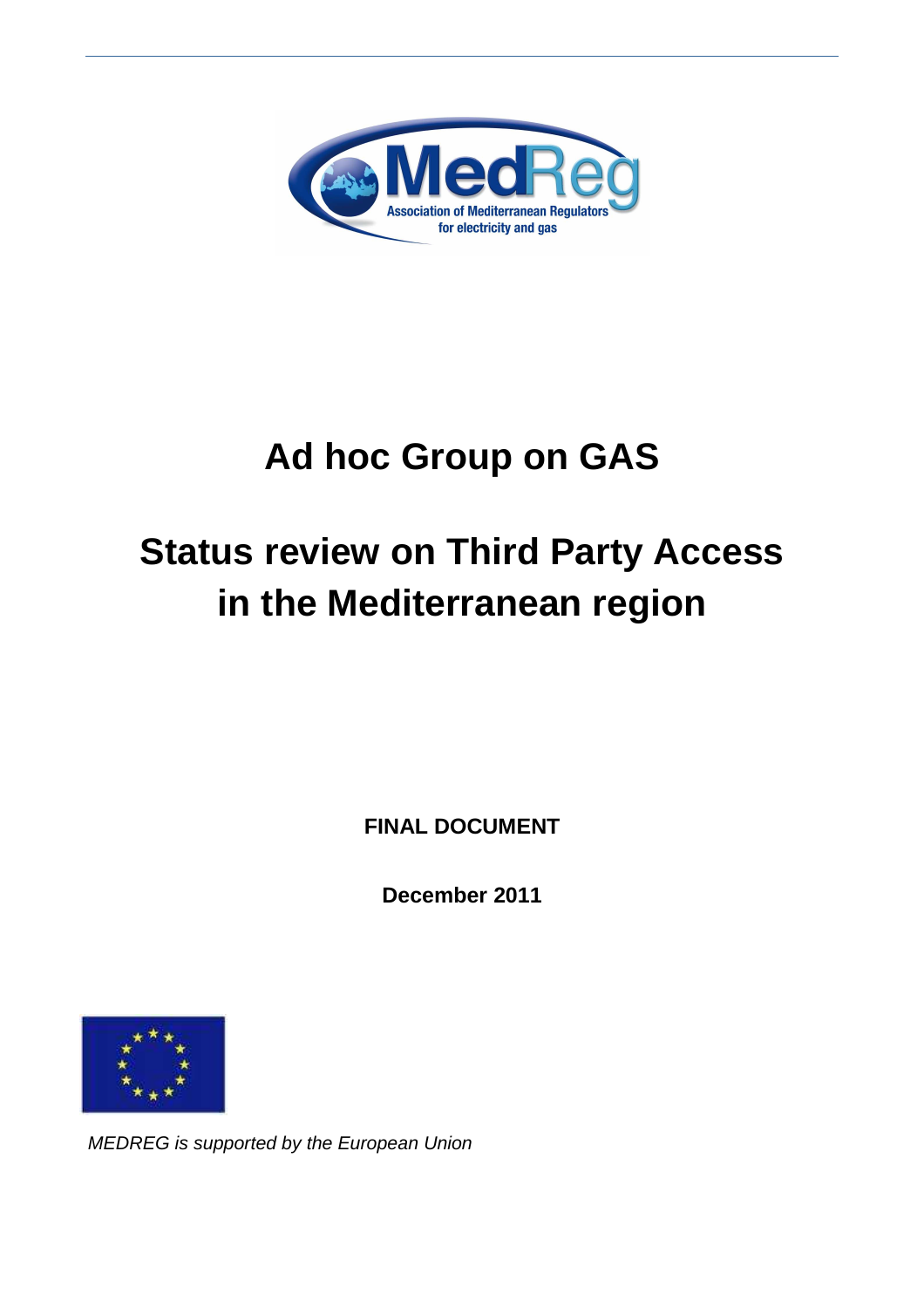

# **TABLE OF CONTENTS**

|                   | <b>EXECUTIVE SUMMARY</b>                                                                                   | 4                        |
|-------------------|------------------------------------------------------------------------------------------------------------|--------------------------|
| 1                 | <b>INTRODUCTION AND BACKGROUND</b>                                                                         | 5                        |
| 1.1<br>1.2<br>1.3 | AIM OF THE DOCUMENT<br><b>DESCRIPTION OF THE PROCESS</b><br>METHODOLOGY, LIMITATIONS AND ASSUMPTIONS       | 5<br>5<br>$\overline{7}$ |
| $\overline{2}$    | STATUS REVIEW OF THIRD PARTY ACCESS TO INFRASTRUCTURES IN GAS MARKETS OF<br><b>MEDITERRANEAN COUNTRIES</b> | 8                        |
| 2.1               | <b>MARKET OPENING</b>                                                                                      | 8                        |
| 2.2               | UNBUNDLING AND REGULATOR COMPETENCIES                                                                      | 10                       |
| 2.3               | THIRD PARTY ACCESS TO THE INFRASTRUCTURES                                                                  | 13                       |
| 2.4               | <b>NETWORK CODE AND THIRD PARTY ACCESS RULES</b>                                                           | 15                       |
| 2.5               | <b>METHODOLOGIES FOR CAPACITY ALLOCATION AND CONGESTION MANAGEMENT</b>                                     | 16                       |
| 2.6               | <b>TARIFFS</b>                                                                                             | 17                       |
| 2.7               | ANTI-HOARDING MECHANISMS                                                                                   | 21                       |
| 2.8               | MECHANISMS TO PROMOTE MARKET OPENING                                                                       | 22                       |
| 2.9               | QUALITY OF SERVICE                                                                                         | 22                       |
| 2.10              | <b>DISPUTE SETTLEMENT</b>                                                                                  | 24                       |
| 3                 | <b>CONCLUSIONS AND WAY FORWARD</b>                                                                         | 26                       |
|                   | ANNEX TEMPLATE QUESTIONNAIRE ON TPA                                                                        | 30                       |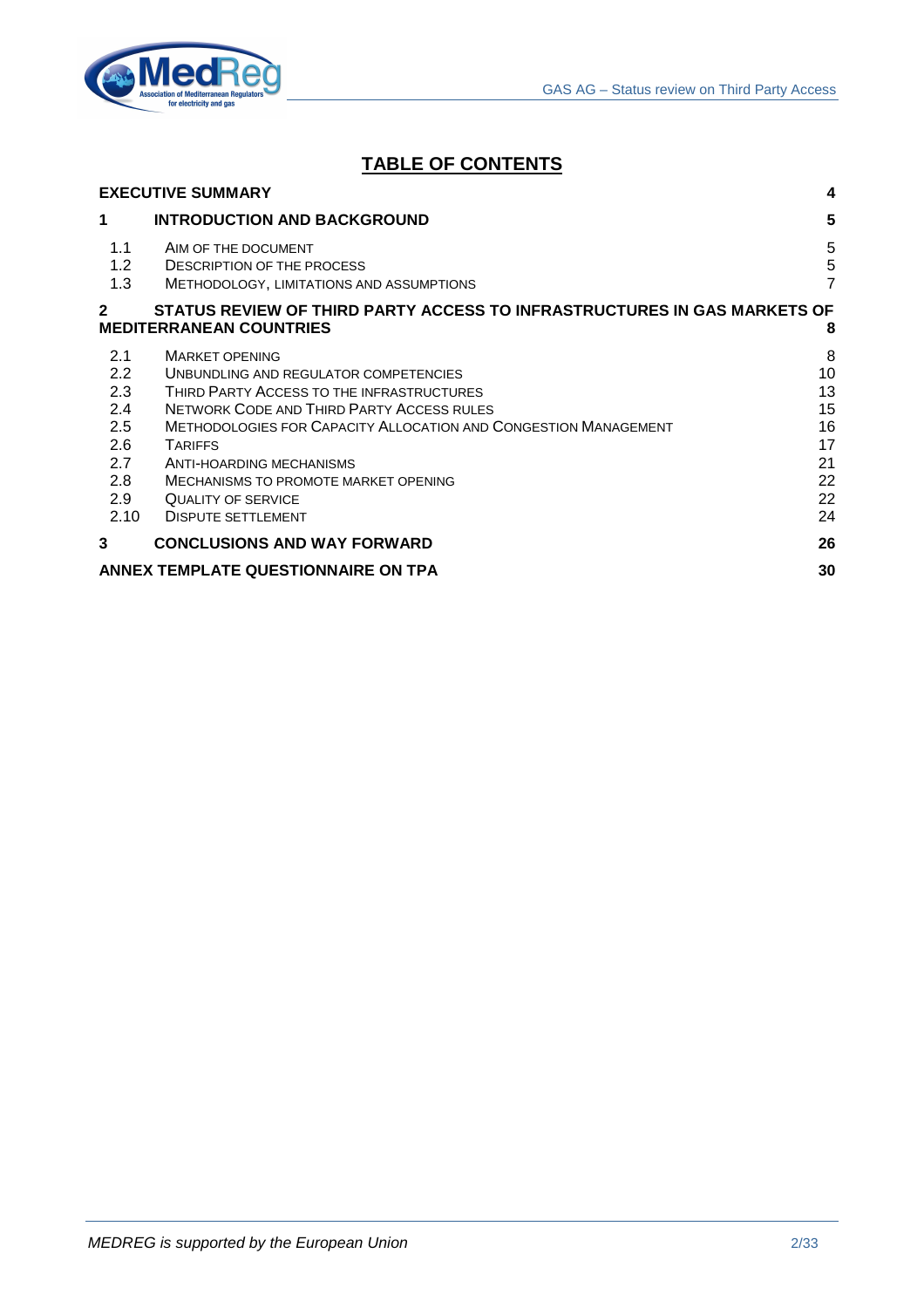

# **LIST OF TABLES**

# **LIST OF FIGURES**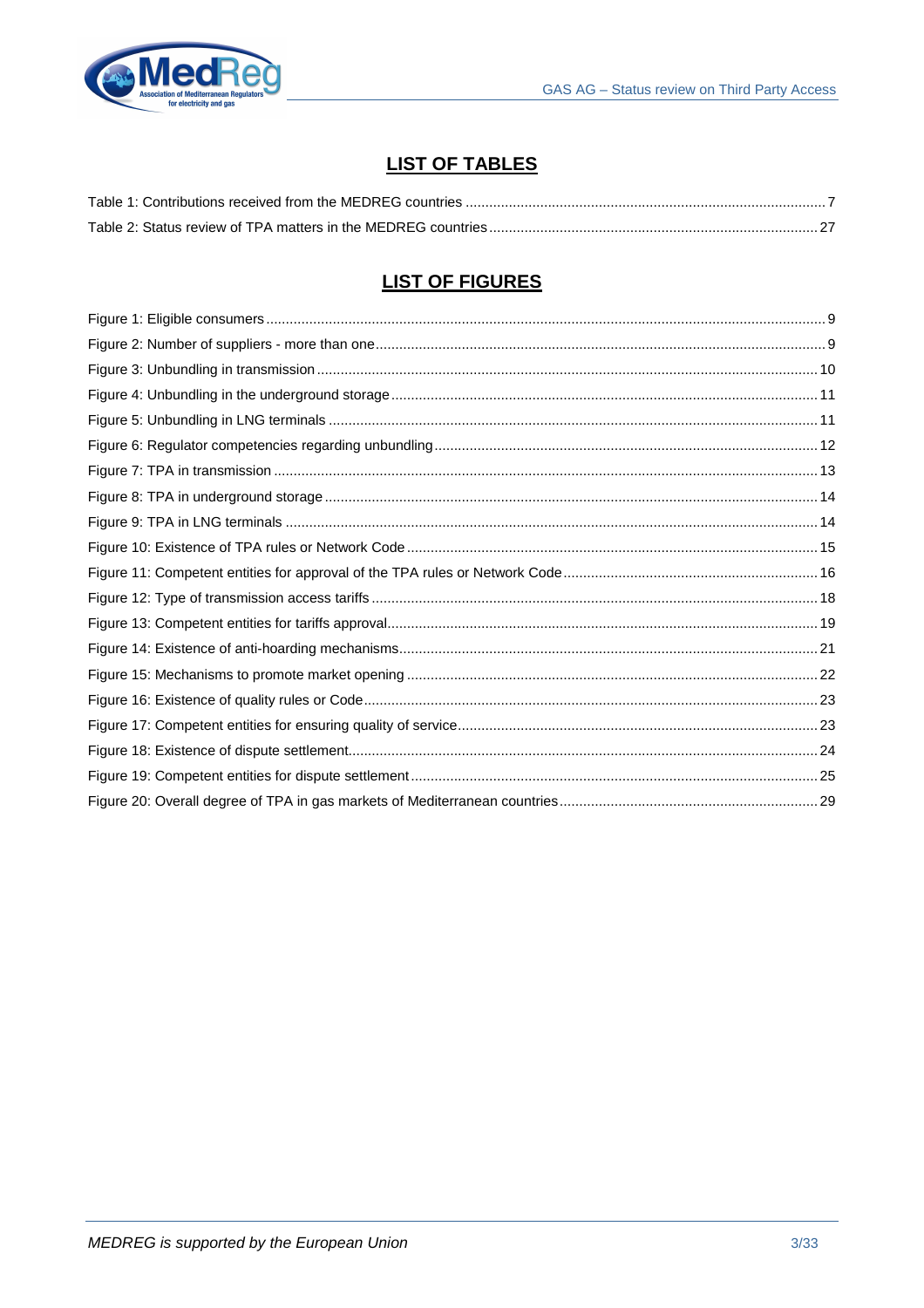

# **EXECUTIVE SUMMARY**

One of the most important preconditions to achieve an integrated, competitive and secure gas market in the Mediterranean region is ensuring that participants in the gas markets have easyaccessible and non-discriminatory access to the infrastructures.

As foreseen in MEDREG Action Plan 2011-2012-2013, the Ad-Hoc Group on Gas (GAS AG) has two tasks regarding Third Party Access (TPA):

- Study on TPA status in the region and future needs in order to develop an integrated Mediterranean market (2011).
- Carry out a document of Guidelines of Good Practice (GGP) on TPA for gas in MEDREG countries, and a possible monitoring of compliance with these GGP in the Mediterranean region (2012-2013).

This report presents the results of the research regarding the first task.

The main conclusion of this monitoring exercise is that regulated TPA to the infrastructures is linked to the **degree of development** of the gas market. Many of these obligations are stated for EU countries at the gas Directive EC/73/2009 and the Regulation EC/715/2009. The more developed a gas market is, in terms of penetration of gas consumption, openness and liberalization, the more likely is that the TPA to the infrastructures is regulated, the rules for access to the infrastructures are published and the regulator has competencies regarding the approval of these rules.

In view of the results obtained, it can be stated that the situation of TPA to infrastructures in the Mediterranean region gas markets can be improved and some measures can be proposed pursuing to this goal. This will be done in the second stage of this work, when the Guidelines of Good Practice (GGP) on TPA for gas in MEDREG countries will be developed.

Also it is important to stress that several limitations and difficulties have been faced when carrying out this study, namely regarding the fact that not all regulators have completed the questionnaire circulated to obtain the required information nor have confirmed the collected information. In eight of the countries, no answers were given nor the tables were confirmed and therefore no information regarding these countries is given in the present document. It is the case of Egypt, FYR of Macedonia, Lebanon, Libya, Morocco, Palestinian Territories, Syria and Tunisia.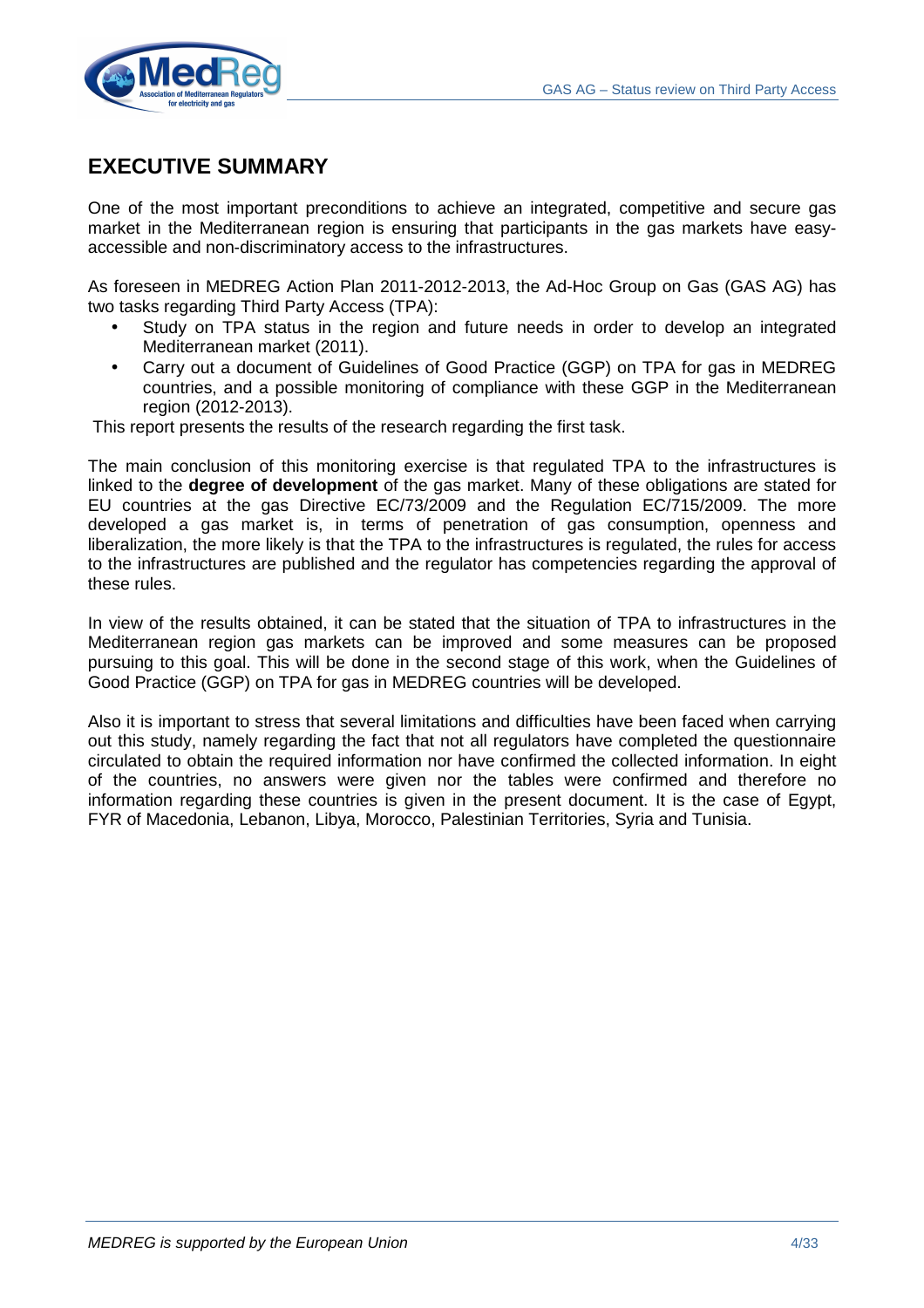

# **1 INTRODUCTION AND BACKGROUND**

# **1.1 Aim of the document**

The Association of the Mediterranean Regulators for Electricity and Gas (MEDREG), set up in 2006 as a working group and in 2007 as a non-profit association, has got among its general objectives "to promote the achievement of a consistent harmonized and investment-friendly regulatory framework aimed at providing the maximum benefits to energy consumers of the Mediterranean region".

In particular, the Ad-Hoc Group on Gas (GAS AG), as stated in MEDREG Action Plan 2011-2013, has planned to study possible recommendations and requirements that could lead to the development of an integrated, competitive, secure and functioning gas market in the Mediterranean region, starting from the assessment of the current status of natural gas and LNG markets, of sector regulation in the MEDREG countries and its expected evolution.

To achieve this objective of developing an integrated gas market in the region in the long-run, one of the most important prerequisites is to ensure that all suppliers and consumers have easy and non-discriminatory access to the infrastructures.

In the Action Plan 2011-2013, the GAS AG has included as one of the subjects to be examined the TPA to the infrastructures status in the Mediterranean, in two steps:

- Study on TPA status in the region and future needs in order to develop an integrated Mediterranean market (2011).
- Carry out a document of Guidelines of Good Practice (GGP) on TPA for gas in MEDREG countries, and a possible monitoring of compliance with these GGP in the Mediterranean region (2012-2013).

This document aims at developing the first step, a status review of the current situation regarding TPA to the infrastructures of the gas system and markets in Mediterranean countries and other related issues (section 2), summarizing the main findings and conclusions of this study (section 3).

# **1.2 Description of the process**

In the exercise of investigating the status of TPA to infrastructures in the gas sector in each Mediterranean country, the **process** that has been applied can be described as follows:

- The first step of the process was the preparation of a questionnaire on TPA (see Annex), with a set of questions on several categories to be addressed to NRAs, regarding TPA and other related issues. This questionnaire was based in the 2008 benchmarking questionnaire so that the work of members could be based in updating and completing the former questionnaire.
- The next step consisted in circulating the questionnaire to all the NRAs or competent ministries of the Mediterranean region. This was done, in March 22<sup>nd</sup>, by e-mail sent to all regulators or competent ministries in the region, requesting the answers until April 15<sup>th</sup>, 2011. As a result of this step, questionnaires from eleven countries were received (see Table 1). The main findings and results for these countries were presented in the  $8<sup>th</sup>$  meeting of the GAS AG, which took place on the 28<sup>th</sup> April 2011 in Ankara.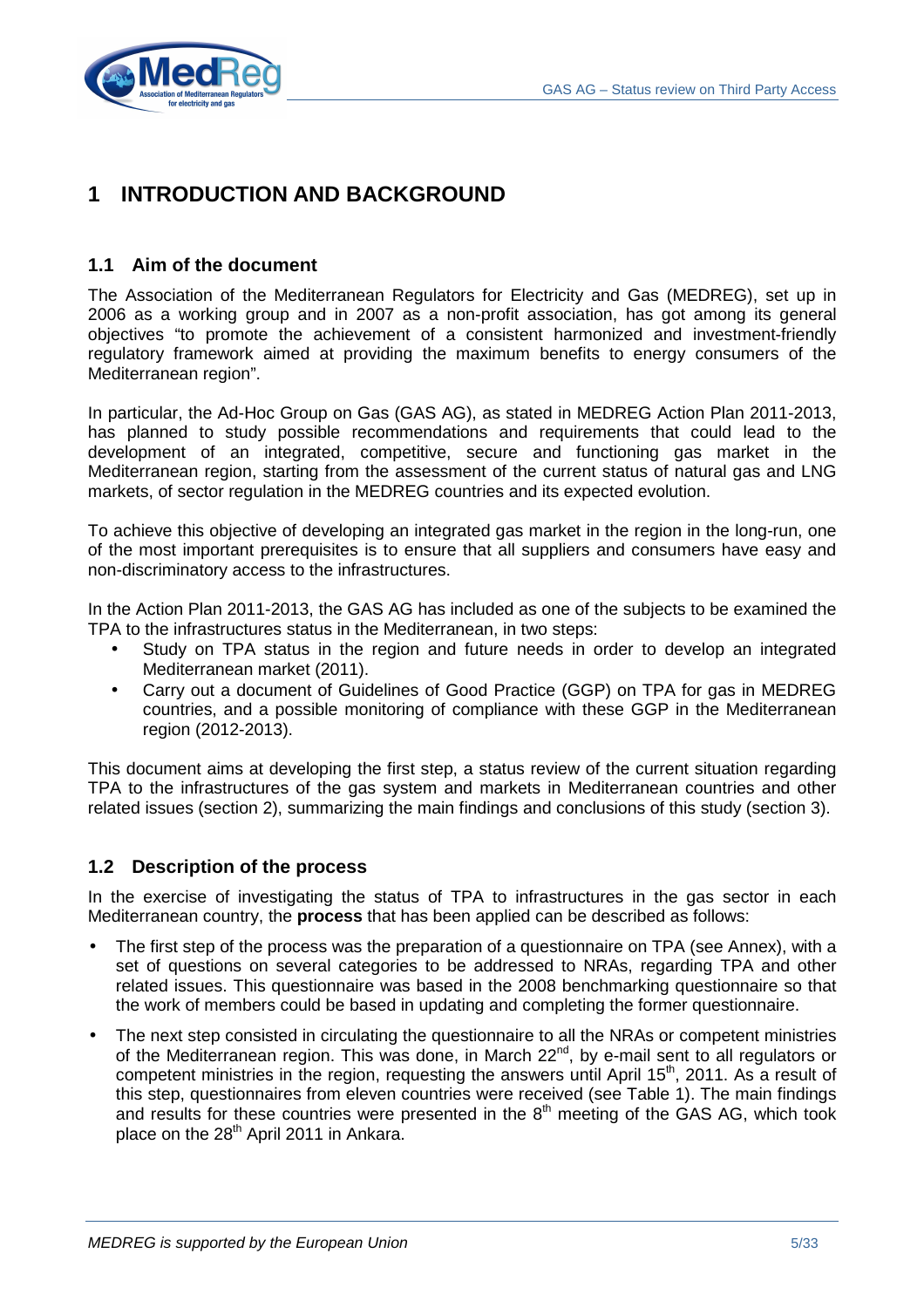

- After this meeting, and in order to obtain a picture as complete as possible of the TPA situation in the whole region, including those countries that did not answer the questionnaire, information from the 2008 benchmarking questionnaire was collected and the answers were summarized in tables, each one for a topic. With this process information regarding six more countries was obtained.
- The referred tables were sent to the NRAs or competent ministries of the respective countries for confirmation, corrections or additions. This phase took place between June  $17<sup>th</sup>$  and end of July 2011. As a result of it, three answers were received, confirming or completing the information, but from countries that had already participated in answering the questionnaire.
- The report was circulated among all regulators or competent ministries in the region, for their review, and all the comments received were integrated. This phase occurred from August 31<sup>st</sup> till the end of September 2011 and four answers were received.
- The comments received were integrated and the document was discussed at the 9th Meeting of the Gas Ad Hoc Group, in October 14<sup>th</sup>, 2011.
- From October  $28<sup>th</sup>$  till November 18<sup>th</sup>, 2011, the final document, with the last comments integrated, was sent to the Gas Ad Hoc Group for online approval.
- The document was approved by the General Assembly in the 12th meeting,  $14<sup>th</sup>$  December 2011.

The results of the described process, in terms of level of response and contributions received, are shown in Table 1.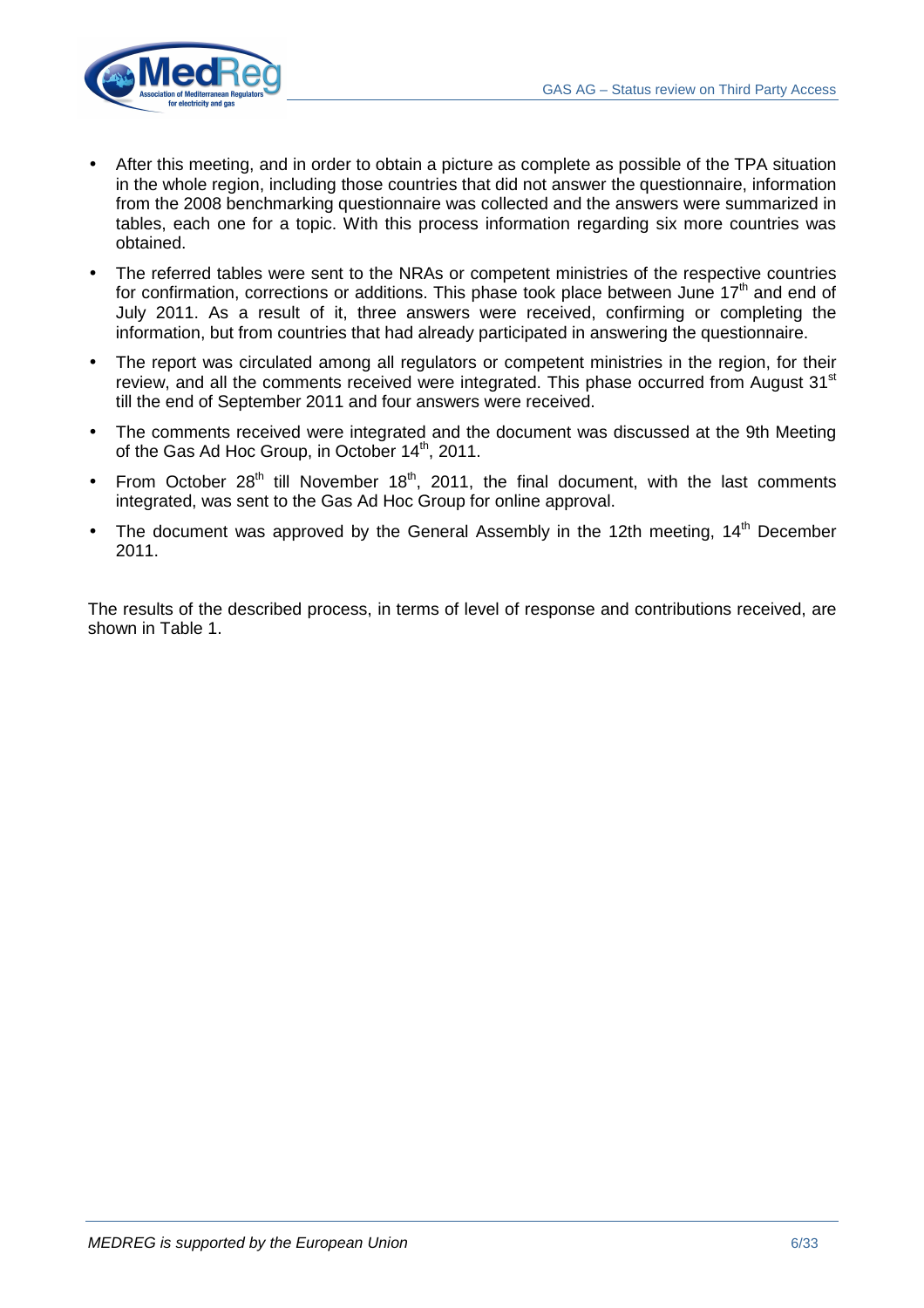

|                |                              |                           | 2008                        | 2011                      |                                                                               |  |  |  |  |
|----------------|------------------------------|---------------------------|-----------------------------|---------------------------|-------------------------------------------------------------------------------|--|--|--|--|
|                | <b>COUNTRIES</b>             | <b>Answer</b><br>received | <b>Observations</b>         | <b>Answer</b><br>received | <b>Observations</b>                                                           |  |  |  |  |
| $\mathbf{1}$ . | Albania                      |                           | no natural gas consumption  |                           |                                                                               |  |  |  |  |
| 2.             | Algeria                      | ×                         |                             | $\boldsymbol{\mathsf{x}}$ |                                                                               |  |  |  |  |
| 3.             | Bosnia-Herzegovina           | $\pmb{\times}$            | no gas regulatory authority | $\pmb{\times}$            |                                                                               |  |  |  |  |
| 4.             | Croatia                      | $\pmb{\times}$            |                             | $\pmb{\times}$            |                                                                               |  |  |  |  |
| 5.             | Cyprus                       | $\pmb{\times}$            | no natural gas consumption  |                           |                                                                               |  |  |  |  |
| 6.             | Egypt                        |                           | no gas regulatory authority |                           |                                                                               |  |  |  |  |
| 7.             | France                       | $\pmb{\times}$            |                             | $\pmb{\times}$            | tables confirmed                                                              |  |  |  |  |
| 8.             | <b>Fyrom</b>                 |                           |                             |                           |                                                                               |  |  |  |  |
| 9.             | Greece                       | $\overline{\mathbf{x}}$   |                             |                           |                                                                               |  |  |  |  |
| 10.            | <b>Israel</b>                | $\overline{\mathbf{x}}$   |                             |                           |                                                                               |  |  |  |  |
| 11.            | Italy                        | $\boldsymbol{\mathsf{x}}$ |                             | $\pmb{\times}$            | tables confirmed                                                              |  |  |  |  |
| 12.            | Jordan                       | $\pmb{\times}$            | no liberalized market       | $\boldsymbol{\mathsf{x}}$ | no liberalized market<br>Regulator - Ministry of Energy and Mineral Resources |  |  |  |  |
| 13.            | Lebanon                      |                           | no answer                   |                           |                                                                               |  |  |  |  |
| 14.            | Libya                        |                           | no answer                   |                           |                                                                               |  |  |  |  |
| 15.            | Malta                        | $\pmb{\times}$            | no natural gas consumption  | $\pmb{\times}$            |                                                                               |  |  |  |  |
| 16.            | Montenegro                   | $\pmb{\times}$            | no natural gas consumption  |                           |                                                                               |  |  |  |  |
| 17.            | <b>Morocco</b>               | $\overline{\mathbf{x}}$   | no gas regulatory authority |                           |                                                                               |  |  |  |  |
| 18.            | <b>Palestinian Territory</b> |                           | no answer                   |                           |                                                                               |  |  |  |  |
| 19.            | Portugal                     | ×                         |                             | $\boldsymbol{\mathsf{x}}$ |                                                                               |  |  |  |  |
| 20.            | Slovenia                     |                           | no answer                   | $\boldsymbol{\mathsf{x}}$ |                                                                               |  |  |  |  |
| 21.            | Spain                        | ×                         |                             | $\boldsymbol{\times}$     | tables confirmed                                                              |  |  |  |  |
| 22.            | <b>Syria</b>                 |                           | no answer                   |                           |                                                                               |  |  |  |  |
| 23.            | <b>Tunisia</b>               | $\overline{\mathbf{x}}$   | no gas regulatory authority |                           |                                                                               |  |  |  |  |
| 24.            | Turkey                       | $\pmb{\times}$            |                             | $\pmb{\times}$            |                                                                               |  |  |  |  |
|                | Sum                          | 16                        |                             | 11                        |                                                                               |  |  |  |  |

#### **Table 1: Contributions received from the MEDREG countries**

# **1.3 Methodology, limitations and assumptions**

On the **methodology**, it is necessary to explain that this investigation exercise takes account of some background context facts and is based on the following criteria, assumptions and limitations:

- This study takes into account the **different levels of market development** in the Mediterranean countries. In the region there are countries with no gas consumption, or with gas consumption but no liberalized gas market.
- Some **limitations** and **difficulties** have been faced when developing this study. Namely and most important, as explained before, not all countries have responded or at least confirmed the tables with the resumed information for their countries filled-in by the drafters of this document. In four countries, **Greece**, **Israel**, **Morocco** and **Tunisia**, no answer was given to the 2011 questionnaire and so the information considered regards the 2008 benchmarking questionnaire. In six of the countries, no answers were given (both in 2008 and 2011) nor the tables were confirmed and therefore no information for these countries is in the present document. It is the case of **Egypt**, **FYR of Macedonia**, **Lebanon**, **Libya**, **Palestinian Territories** and **Syria**.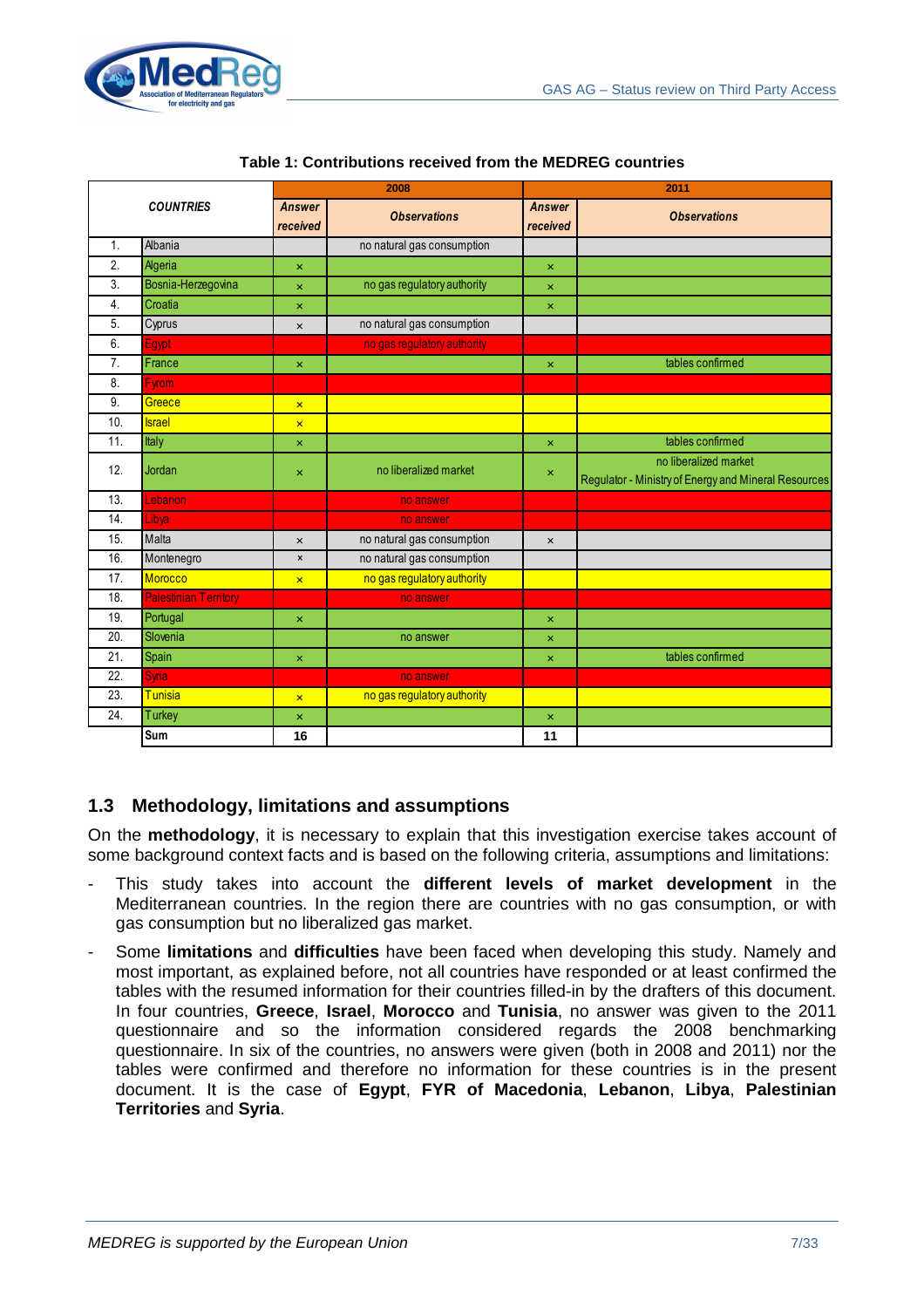

- In some other cases, the respondents have adopted **different criteria** when answering on the topics of the questionnaire, or have interpreted the questions in a slightly different way. In order to keep the findings coherent and obtaining consistent results, some slight adaptations have been made in some particular questions, in most cases standardizing. This criteria was also used in filling the tables that were sent for members' confirmation.
- Regarding **LNG terminals (regasification) and underground storage**, only countries which have these facilities were concerned when assessing the results of the survey. This is done in order to show more precise information for such facilities, not existing in most of the countries.

# **2 STATUS REVIEW OF THIRD PARTY ACCESS TO INFRASTRUCTURES IN GAS MARKETS OF MEDITERRANEAN COUNTRIES**

The present section describes the general situation regarding the status of TPA to infrastructures of gas markets in the countries covered by this study, this is, all countries in the Mediterranean region. This section focuses on some general aspects regarding market opening, unbundling, TPA to infrastructures, methodologies for capacity allocation and congestion management, tariffs, antihording mechanisms, mechanisms to promote market opening, quality of service and dispute settlement.

The section shows for each issue, in the first place, a figure that resumes the status of each country, then it is explained some particular remarks and finally, there is a conclusion on each issue.

# **2.1 Market opening**

One of the issues that is intimately related with the TPA to infrastructures is the degree of market opening in each country, in order to evaluate, in one hand, whether all gas consumers are eligible for choosing supplier in their country, and in the other hand, if there is a reasonable number of suppliers operating in the country.

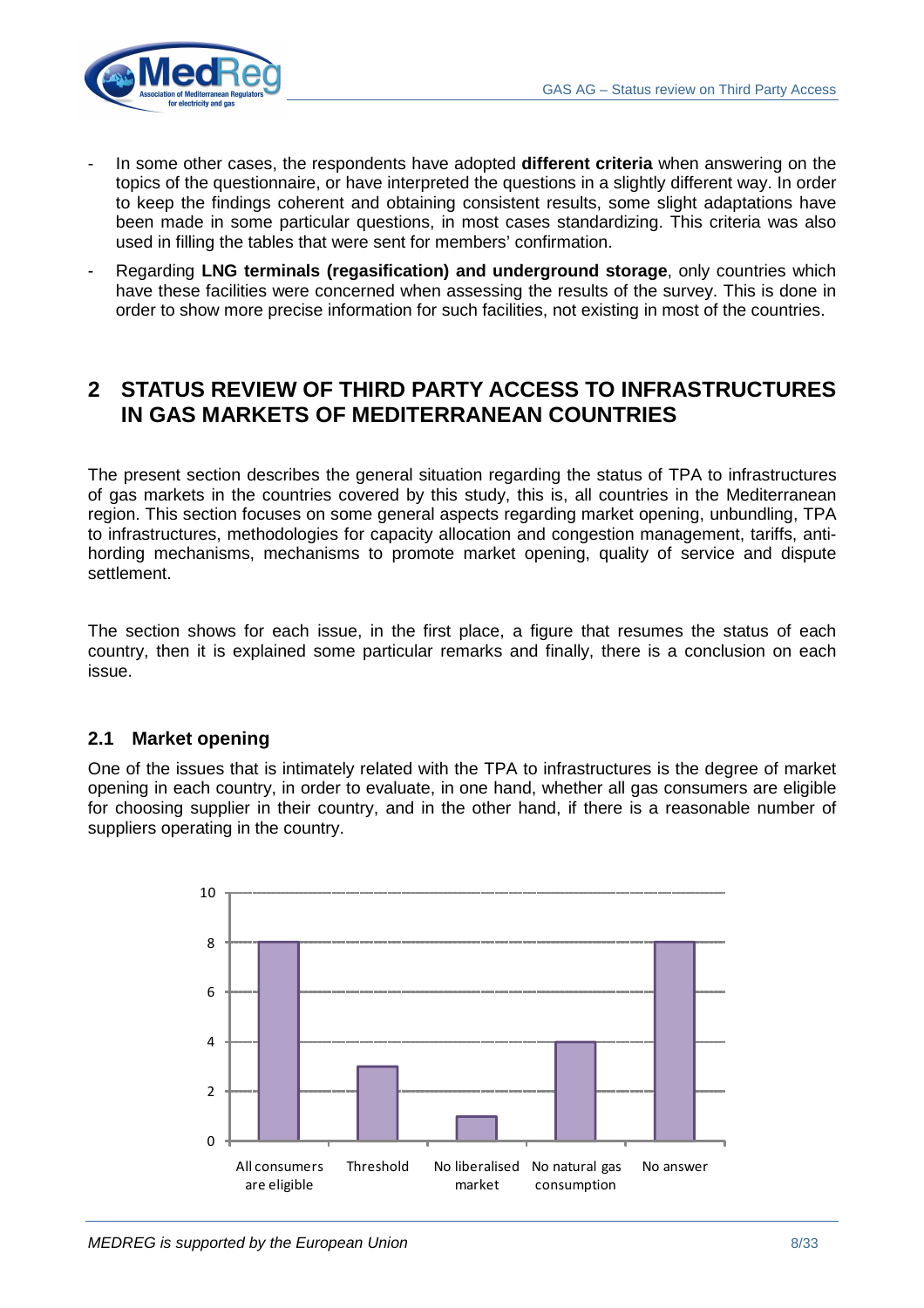

## **Figure 1: Eligible consumers**

As shown in the graph, the results reveal that in most gas consumer countries that responded the questionnaire, all consumers are eligible to choose their supplier. Some particular remarks can be made:

- In 8 countries all consumers are eligible to choose their supplier. This is the situation in **Croatia, France, Greece, Israel, Italy, Portugal, Slovenia** and **Spain**.
- In some other cases, a threshold for eligibility was established. This is the case of **Algeria** (140 millions therms/year approx. 14.5 million m<sup>3</sup>/year), **Bosnia-Herzegovina** (electricity generation, annual consumption higher than 150 million  $m<sup>3</sup>$  in the Federation of Bosnia and Herzegovina) and **Turkey** (700.000 m3/year).
- There is no liberalized market in **Jordan**.
- There is no natural gas consumption in **Albania**, **Cyprus**, **Malta** and **Montenegro**.
- There was no answer from **Egypt, FYR of Macedonia, Lebanon, Libya, Morocco, Palestinian Territory, Syria** and **Tunisia**.

As a **conclusion**, in most gas consumer countries that responded the questionnaire, all consumers are eligible to choose their supplier.



**Figure 2: Number of suppliers - more than one**

As shown in the graph, the results reveal that in most gas consumer countries that responded the questionnaire, there is more than one supplier. Some particular remarks can be made:

- In 6 countries there is more than one supplier. This is the situation in **Croatia** (one wholesale supplier and 39 retail suppliers), **France** (the market share of the alternative suppliers is 8%), **Italy** (having ENI Group a dominant position), **Portugal** (6 retail suppliers), **Slovenia** (one new entrant), **Spain** (wholesale market - 29 active traders - biggest new entrant 15% market share; retail market - 13 relevant suppliers; Incumbent 37% market share) and **Turkey** (15% wholesale market new entrants).
- In some other cases, there is just one supplier. This is the case of **Algeria**, **Bosnia-Herzegovina** and **Jordan** (no liberalized market).
- There is no natural gas consumption in **Albania**, **Cyprus**, **Malta** and **Montenegro**.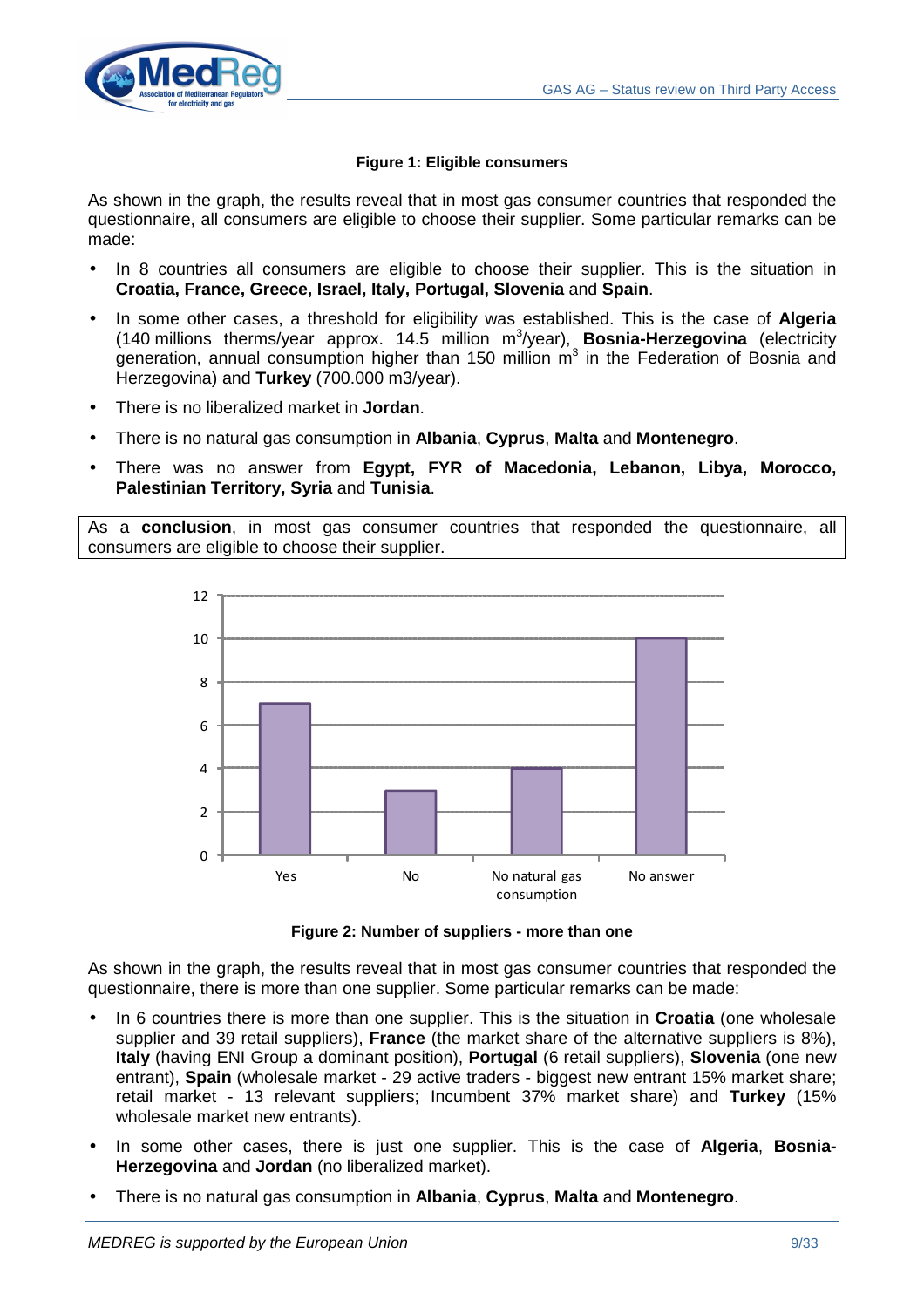

• There was no answer from **Egypt, FYR of Macedonia, Greece, Israel, Lebanon, Libya, Morocco, Palestinian Territory, Syria** and **Tunisia**.

As a **conclusion**, in most gas consumer countries that responded the questionnaire, there is more than one supplier.

# **2.2 Unbundling and regulator competencies**

Other important issue is the level of unbundling of each infrastructure analysed: transmission, underground storages and LNG terminals.



# **Transmission**

#### **Figure 3: Unbundling in transmission**

As shown in the graph, the results reveal that the level of unbundling in the various countries, in the transmission infrastructures, is diverse. Some particular remarks can be made:

- In some countries there is ownership unbundling. This is the situation in **Croatia, Israel, Portugal** (the Portuguese Transmission System Operator is ownership unbundled from market activities like supply and is legal unbundled from other regulated infrastructure activities like underground storage and LNG) and **Spain** (the main TSO and Spanish System Operator – ENAGAS - is ownership unbundled and has a functional separation of its activities as System Technical Manager from the transmission system operator; other transmission companies must be legally unbundled).
- In some other cases, there is legal unbundling. This is the case of **Algeria, Bosnia-Herzegovina** (legal, organizational and decision making unbundling in the Federation of Bosnia and Herzegovina; legal and account unbundling in the Republika Srpska. Brčko District of Bosnia and Herzegovina, in 2012), **Cyprus** (legal, organizational and decision making unbundling), **France, Greece, Italy** (corporate unbundling from all other gas sector activities, except for storage activities) and **Slovenia.**
- In some countries, there is account unbundling. This is the case of **Malta, Tunisia** and **Turkey**.
- There is no unbundling in **Jordan** (after an exclusivity period the Transmission Company has to unbundled its activities to transmission Co. and market Co.).
- There is no natural gas consumption in **Albania** and **Montenegro**.
- There was no answer from **Egypt, FYR of Macedonia, Lebanon, Libya, Morocco, Palestinian Territory** and **Syria**.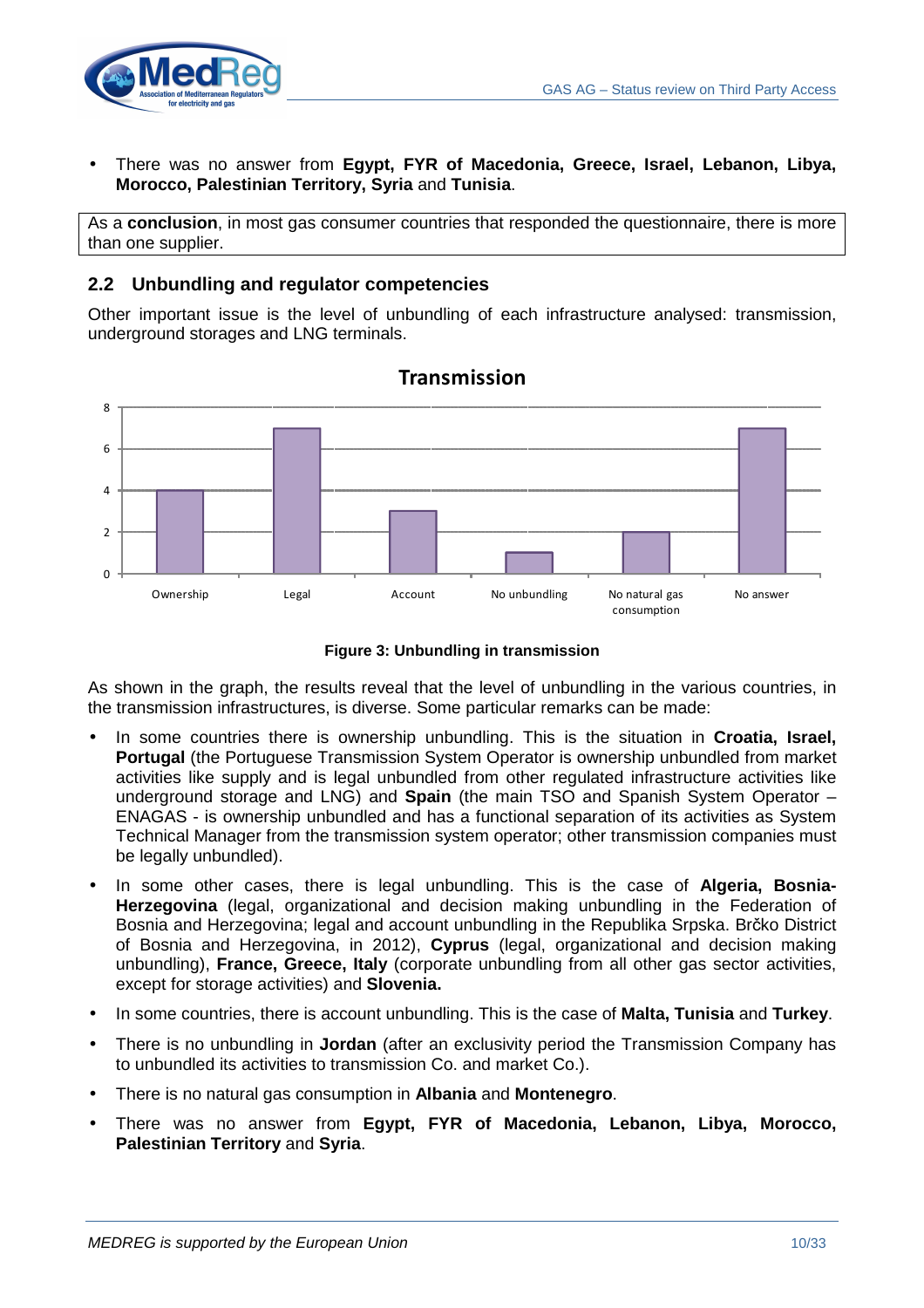



# **Underground Storage**



In the case of underground storage, only the 7 countries with this type of infrastructures were analysed. As shown in the graph, the results reveal that the level of unbundling in the various countries, in the underground storage infrastructures, is also varied. Some particular remarks can be made:

- In some countries there is ownership unbundling. This is the situation in **Croatia, Portugal** (the Portuguese Transmission System Operator is ownership unbundled from market activities like supply and is legal unbundled from other regulated infrastructure activities like underground storage and LNG; other underground storage companies must be legally unbundled) and **Spain** (the main TSO, Spanish System Operator and only SSO in Spain at the present situation – ENAGAS - is ownership unbundled and has a functional separation of its activities as System Technical Manager from the transmission system operator; if there were other underground storage companies, they should be legally unbundled).
- In other cases there is legal unbundling. This is the case of **France** and **Italy** (account and managing unbundling from transport and dispatching and to corporate unbundling from all other gas sector activities).
- In other countries, there is account unbundling. This is the case of **Greece** and **Turkey**.



**LNG**

**Figure 5: Unbundling in LNG terminals**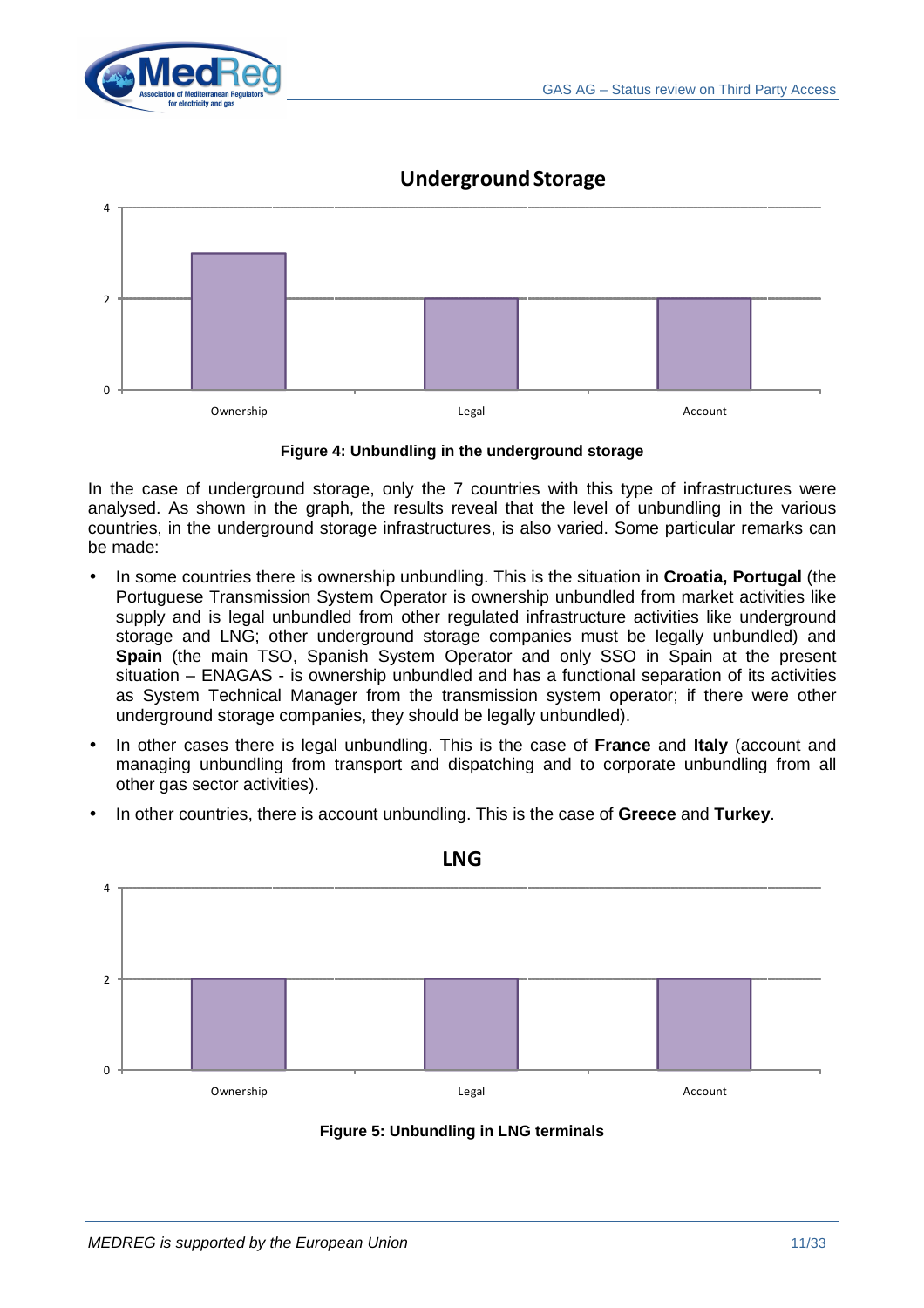

In the case of LNG terminals, only the 6 countries with this type of infrastructures were analysed. As shown in the graph, the results reveal that the level of unbundling in the various countries, in the LNG terminals, is also diverse. Some particular remarks can be made:

- In some countries there is ownership unbundling. This is the situation in **Portugal** (the Portuguese Transmission System Operator is ownership unbundled from market activities like supply and is legal unbundled from other regulated infrastructure activities like underground storage and LNG; other underground storage companies must be legally unbundled) and **Spain** (the main TSO and Spanish System Operator – ENAGAS - is ownership unbundled and has a functional separation of its activities as System Technical Manager from the transmission system operator; the other LNG companies must be legally unbundled).
- In other cases there is legal unbundling. This is the case of **France** and **Italy** (corporate unbundling from all other gas sector activities, except for storage activities).
- In other countries, there is account unbundling. This is the case of **Greece,** and **Turkey**.

#### As a **conclusion**, the level of unbundling in the various infrastructures and countries is diverse.

In what regards the regulator competencies in unbundling the following analysis can be made.



#### **Figure 6: Regulator competencies regarding unbundling**

Regarding the regulator competencies, the situation is also highly varied. Some particular remarks can be made:

- In some countries the regulators have to certify the TSO's, a competency that arises from the Gas Directive EC/73/2009. This is the situation in **France**, **Greece**, **Italy**, **Portugal** and **Spain**.
- In some other cases, regulators issue decisions regarding unbundling. This is the situation of **Bosnia-Herzegovina** (decisions for individual entities which pertain to unbundling in the Republika Srpska. Brčko District of Bosnia and Herzegovina; no regulator in the Federation of Bosnia and Herzegovina) and **Jordan** (implementation of the unbundling process when occurs).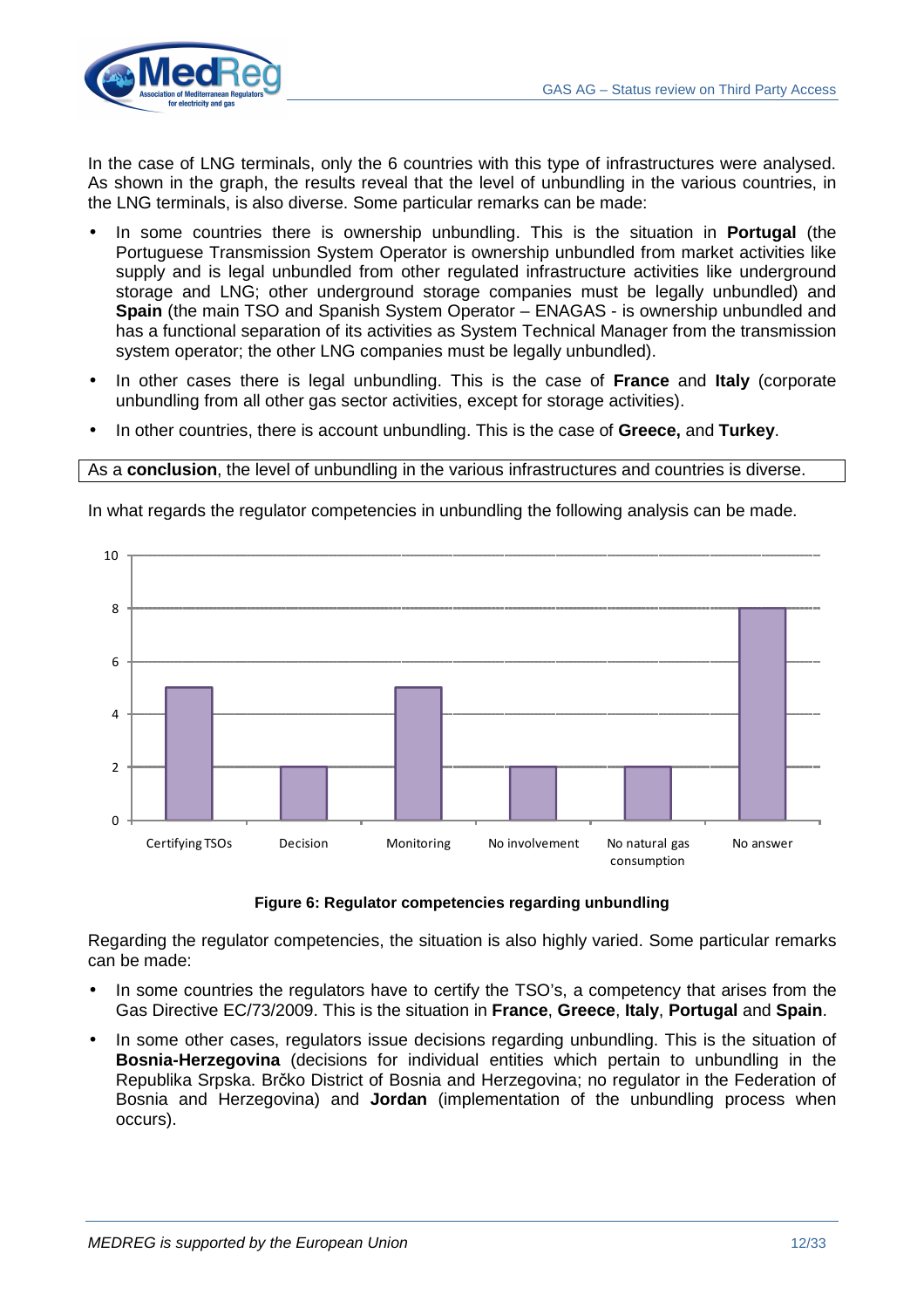

- In some countries, regulators have monitoring competencies in what regards unbundling. This is the case of **Croatia<sup>1</sup>** (monitors separation of accounts), **Cyprus** (monitors and secures the unbundling functionality), **Israel** (supervises licensee's activities), **Malta** (monitors the effective unbundling of accounts) and **Turkey** (monitors and issues penalties and fines).
- There is no involvement of the regulator regarding unbundling in **Algeria** and **Slovenia**.
- There is no natural gas consumption in **Albania** and **Montenegro**.
- There was no answer from **Egypt, FYR of Macedonia, Lebanon, Libya, Morocco, Palestinian Territory, Syria** and **Tunisia**.

As a **conclusion**, the regulator competencies regarding unbundling in the various infrastructures and countries are diverse.

# **2.3 Third Party Access to the infrastructures**

Regarding the status of TPA to the transmission infrastructures, the underground storage and the LNG terminals the following analysis can be made.



#### **Figure 7: TPA in transmission**

As shown in the graph, the results reveal that in most countries the TPA to the transmission infrastructures is regulated. Some particular remarks can be made:

- In most countries TPA to the transmission infrastructures is regulated. This is the situation in **Algeria, Croatia** (negotiated TPA to upstream pipeline networks)**, France, Greece, Israel, Italy** (exemption for the interconnector Italy-Greece)**, Jordan, Portugal, Slovenia, Spain** and **Turkey**.
- In **Bosnia-Herzegovina** TPA to the transmission infrastructures is negotiated.

<sup>1</sup> **Unbundling** – Regulator competencies, according to Act on the Gas market (Official Gazette, No. 40/07; 152/08; 83/09; 91/11) in Article 49 all conditions for unbundling activities, including unbundling of activities of the transmission system, distribution system and storage system operators are defined. Also in Article 51 provisions for unbundling of accounts are defined. Furthermore, Article 52 provides that the NRA have competencies to take all necessary information, direct access to business records, book-keeping documents, financial reports and other documents of the gas undertaking.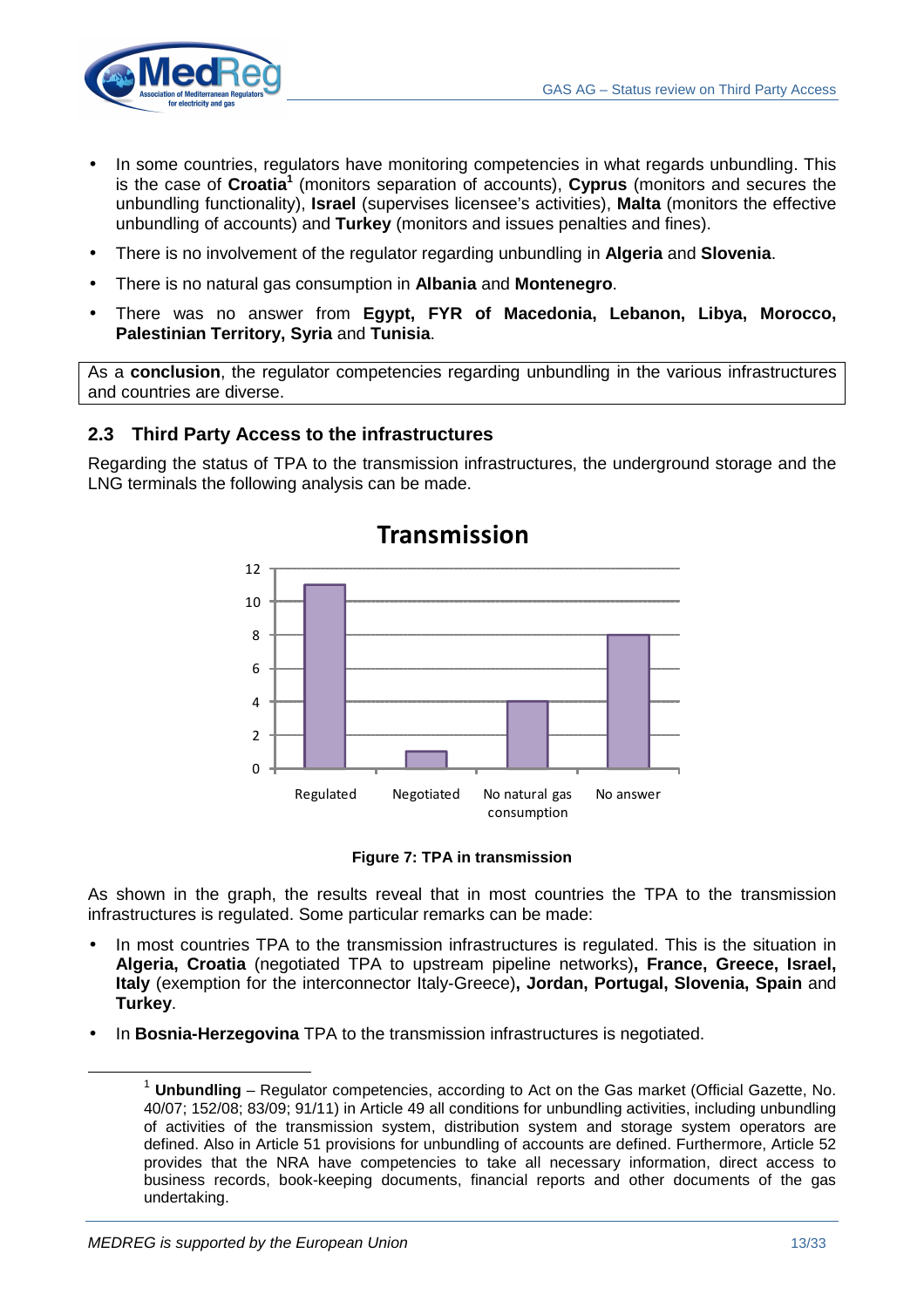

- There is no natural gas consumption in **Albania**, **Cyprus**, **Malta** and **Montenegro**.
- There was no answer from **Egypt, FYR of Macedonia, Lebanon, Libya, Morocco, Palestinian Territory, Syria** and **Tunisia**.



# **Underground Storage**

## **Figure 8: TPA in underground storage**

In the case of underground storage, only the countries with this type of infrastructures were analysed. As shown in the graph, the results reveal that in most countries the TPA to the underground storage is regulated. Some particular remarks can be made:

- In most countries TPA to the underground storage is regulated. This is the situation in **Croatia, Italy, Portugal, Spain** and **Turkey**.
- In **France** TPA to the underground storage is negotiated.
- There was no answer from **Greece**.



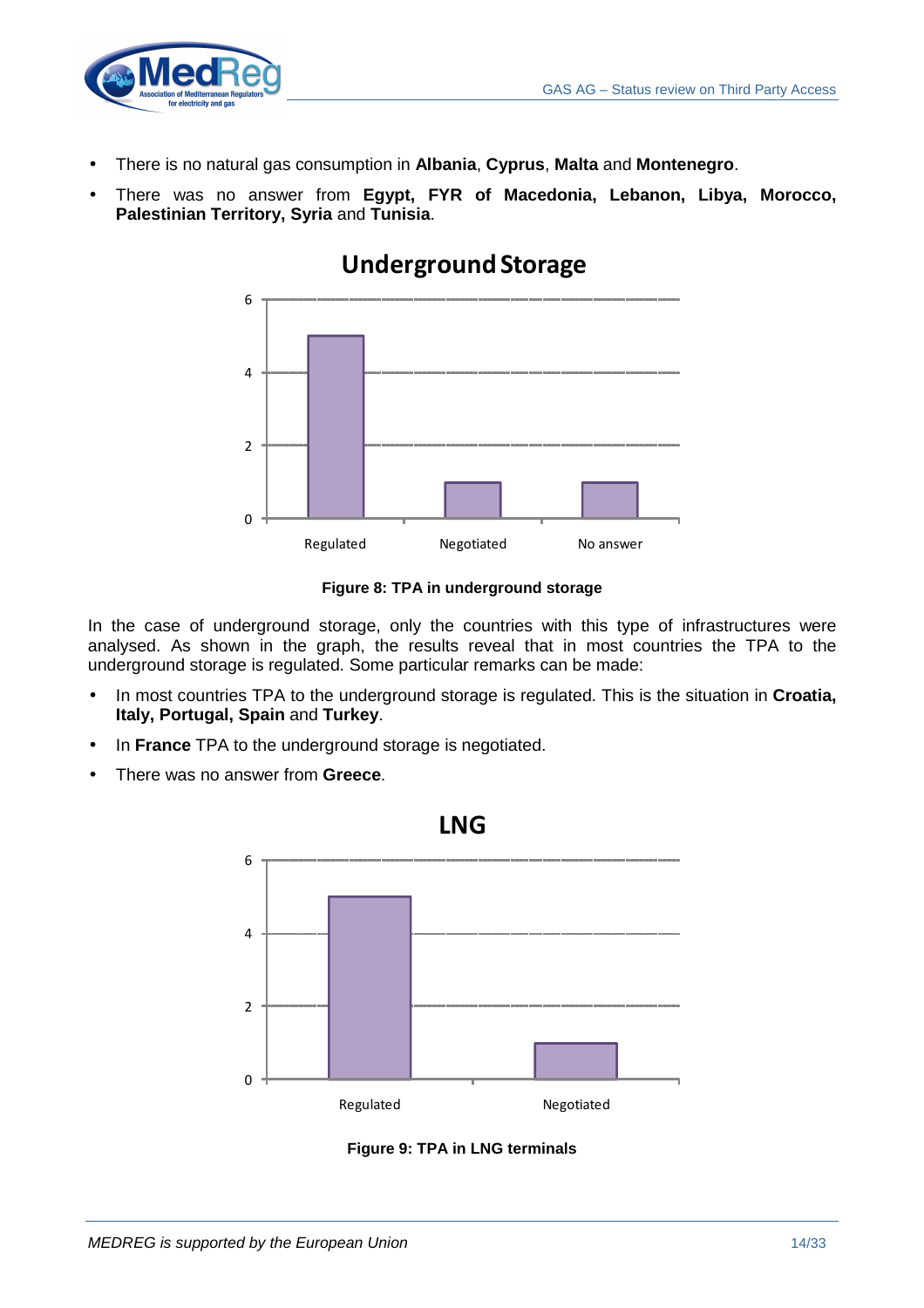

In the case of LNG terminals, only the countries with this type of infrastructures were analysed. As shown in the graph, the results reveal that in most countries the TPA to the LNG terminals is regulated. Some particular remarks can be made:

- In most countries TPA to the LNG terminals is regulated. This is the situation in **France, Italy** (exemption for three new regasification terminals)**, Portugal, Spain** and **Turkey**.
- In **Greece** TPA to the LNG terminals is negotiated.

As a **conclusion**, in most countries TPA to the transmission, underground storage and LNG terminals is regulated.

# **2.4 Network Code and Third Party Access rules**

One of the issues that is also interesting to analyze regarding TPA is the existence of rules published in an individual document or included in the Network Code, and who is the entity responsible for their approval.



**Figure 10: Existence of TPA rules or Network Code**

As shown in the graph, the results reveal that in most countries there are TPA rules or Network Code and in some countries they do not exist yet, but are in preparation. Some particular remarks can be made:

- In most countries there are TPA rules or Network Code. This is the situation in **Algeria, Croatia, France, Italy, Portugal, Slovenia, Spain** and **Turkey**.
- In some other cases, there are no TPA rules or Network Code. This is the case of **Bosnia-Herzegovina, Greece** (in preparation)**, Israel, Jordan** and **Morocco** (in preparation).
- There is no natural gas consumption in **Albania**, **Cyprus**, **Malta** and **Montenegro**.
- There was no answer from **Egypt, FYR of Macedonia, Lebanon, Libya, Palestinian Territory, Syria and Tunisia**.

As a **conclusion**, in most countries there are TPA rules or Network Code and in some other countries they do not exist yet, but are in preparation.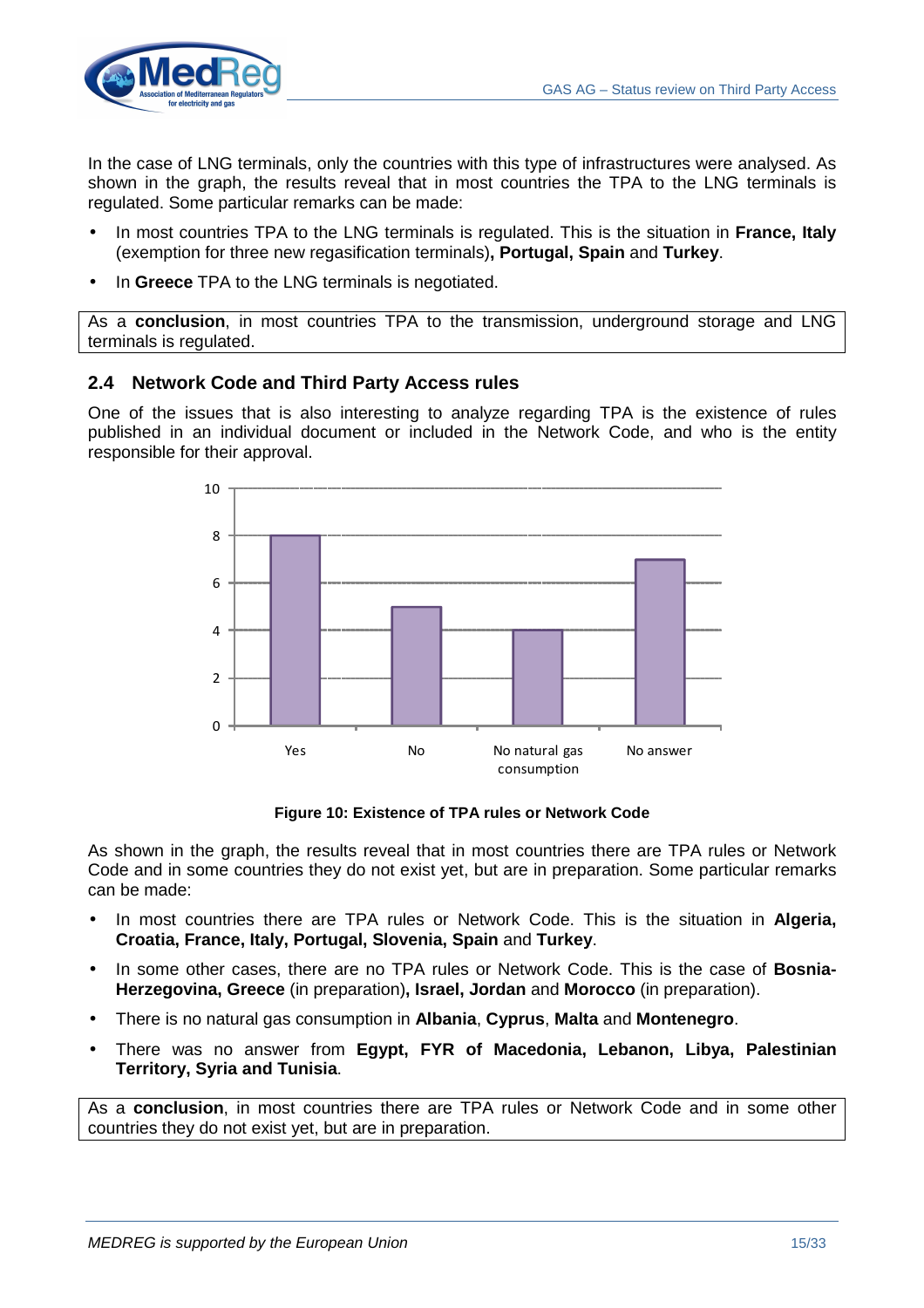



**Figure 11: Competent entities for approval of the TPA rules or Network Code**

As shown in the graph, the results reveal that in most countries the regulator is the competent entity for the approval of the TPA rules or Network Code. Some particular remarks can be made:

- In most countries the regulator is the competent entity for the approval of the TPA rules or Network Code. This is the situation in **Algeria** (general access contracting conditions and monitoring of their application approved by the regulator, Network Code approved by the Ministry of Energy)**, Bosnia-Herzegovina** (under operators proposal in the Republika Srpska. Brčko District of Bosnia and Herzegovina; Ministry approval in the Federation of Bosnia and Herzegovina), **Cyprus** (operators proposal), **France, Israel, Italy** (regulator fixes criteria and obligations for the operators; operators define their code according to those criteria and obligation; regulator checks if the code fulfils those requirements and approves or modifies it accordingly)**, Malta, Portugal** (the Access to Networks, Infrastructures and Interconnections Code and the Operation of Infrastructures Code are approved by the regulator, the operational procedures are proposed by the operators and approved by the regulator)**, Slovenia** (prepared by the TSO), and **Turkey** (operators proposal).
- In some other cases, the Ministry is the competent entity for the approval of the TPA rules or Network Code. This is the case of **Croatia** (TPA rules under proposal of the regulator and Network Code prepared by TSO), **Greece** (proposal of the TSO and regulator consenting opinion)**, Jordan** and **Spain** (regulator, as a consultative independent body, participates as secretariat of the working group for update and modify the Network Code, proposes regulatory improvements and issues advisory reports on their amendments).
- There is no natural gas consumption in **Albania** and **Montenegro**.
- There was no answer from **Egypt, FYR of Macedonia, Lebanon, Libya, Morocco, Palestinian Territory, Syria and Tunisia**.

As a **conclusion**, in most countries the regulator is the competent entity for the approval of the TPA rules or Network Code.

# **2.5 Methodologies for Capacity Allocation and Congestion Management**

Regarding the methodologies for capacity allocation and congestion management, each country has its own methodology, which is summarized below:

• **Algeria** (annual capacity subscription according to the access contract).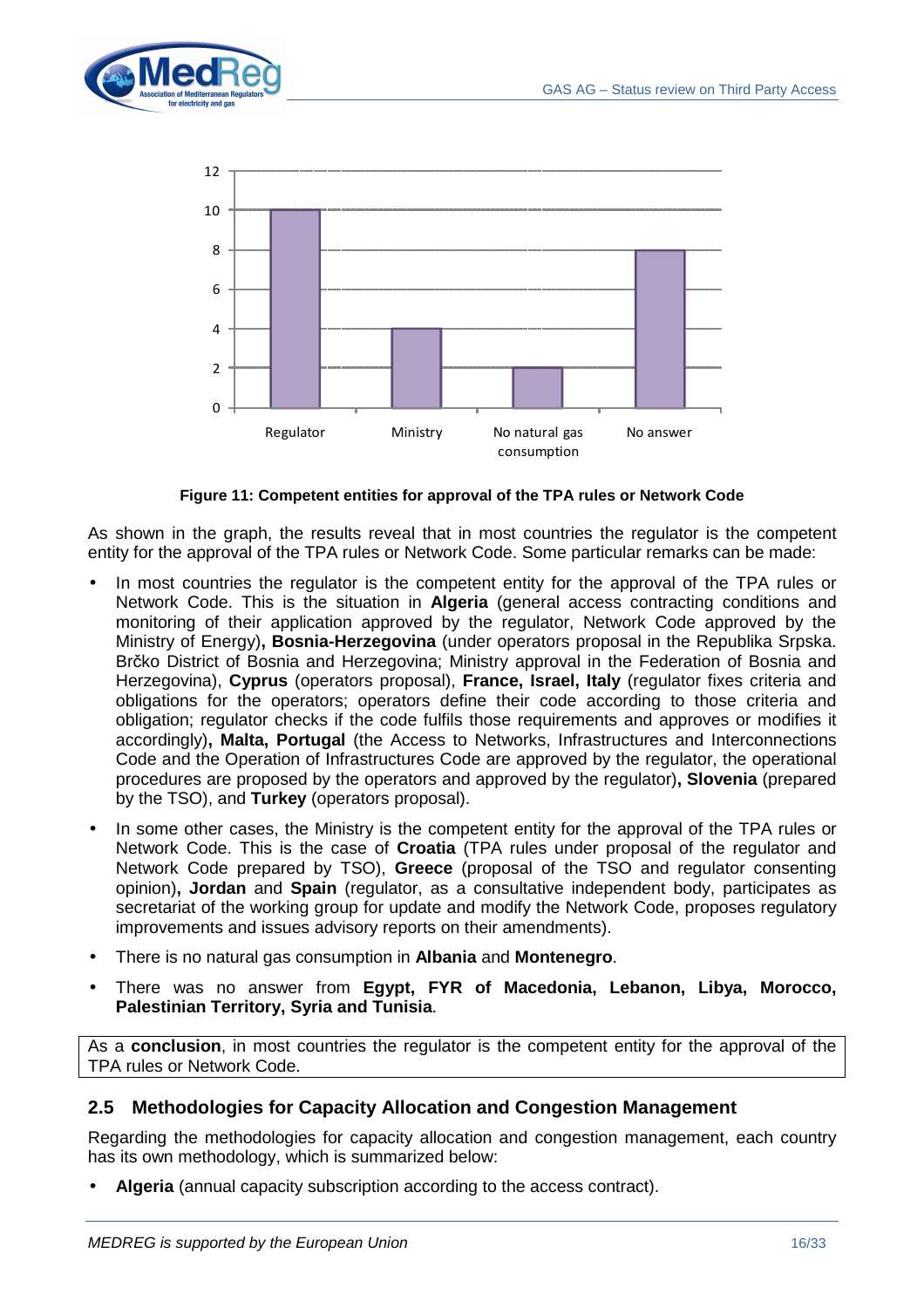

- **Bosnia-Herzegovina** (clear methodology is not defined yet).
- **Croatia** and **Turkey** (Pro-Rata).
- **France** (firm capacity products with short and long term notice for yearly, monthly and daily subscriptions, interruptible capacity products, H -L conversion capacity products; Open Seasons for capacity to be developed; Open Subscription Periods for existing capacity with Pro-Rata allocation, if the requests are higher than the offers, and First Come First Served (FCFS) principle, if the requests are below the offers; congestion management: short term interruptible UIOLI and long term UIOLI).
- **Israel** (there is no congestion anticipated in the coming years; use-it-or-lose-it and first come first serve models are being discussed).
- **Italy** (Transmission and LNG: Infra annual, annual or multiannual allocation (max duration: 5 years allocated two years in advance) with priority: (i) parties in long-term import contracts underwritten before August 1998, for the average daily quantity corresponding to the ACQ (annual contractual quantity), (ii) parties in long-term import contracts underwritten before August 1998, for the average daily quantity corresponding to the ACQ, (iii) parties in yearly import contracts, and parties in item 1 and 2 for the allowable capacity not satisfied, up to DCQ and (iv) parties in other import contracts (e.g.: spot imports); Storage: annual allocation with priority: (i) strategic reserves, (ii) domestic production and (iii) suppliers with reference to the amount of domestic market owned; the amount to be reserved to the single operator in relation to his market is determined by the regulator; strong provisions of UIOLI; pro rata allocation in case of congestion in each of the categories).
- **Jordan** (set by contracts; congestion management is the responsibility of National Electricity Co. - the Buyer - to decide the quantities of natural gas in each power plant).
- **Portugal** (annual, monthly and weekly scheduled programs and daily nomination; congestion management by explicit auctions according to existing market rules already published, based on payment for right of capacity on a marginal bid basis).
- **Slovenia** (Pro-Rata system; the network user once per year specifies the annual capacity request; so far no congestion).
- **Spain** (Transmission and LNG: First-Come-First-Served (FCFS); interconnections between Spain and France allocated through a joint coordinated mechanism between French and Spanish TSOs, Open Subscription Period via pro rata, both for long and short-term, for the existing capacity, and Open Season for the new capacity to be developed as of 2013 and 2015; Underground storage: part allocated directly to suppliers according to the firm sales in the previous year and the remaining part is allocated via yearly auctions; congestion management procedure based on an ex-post Use-It-Or-Lose-It (UIOLI) system).
- There is no natural gas consumption in **Albania**, **Cyprus**, **Malta** and **Montenegro**.
- There was no answer from **Egypt, FYR of Macedonia, Greece, Lebanon, Libya, Morocco, Palestinian Territory, Syria** and **Tunisia**.

## **2.6 Tariffs**

One of the most important issues in what regards TPA are the tariffs, namely the type of tariffs that are in place, who approves them and the criteria used to both design and apply them.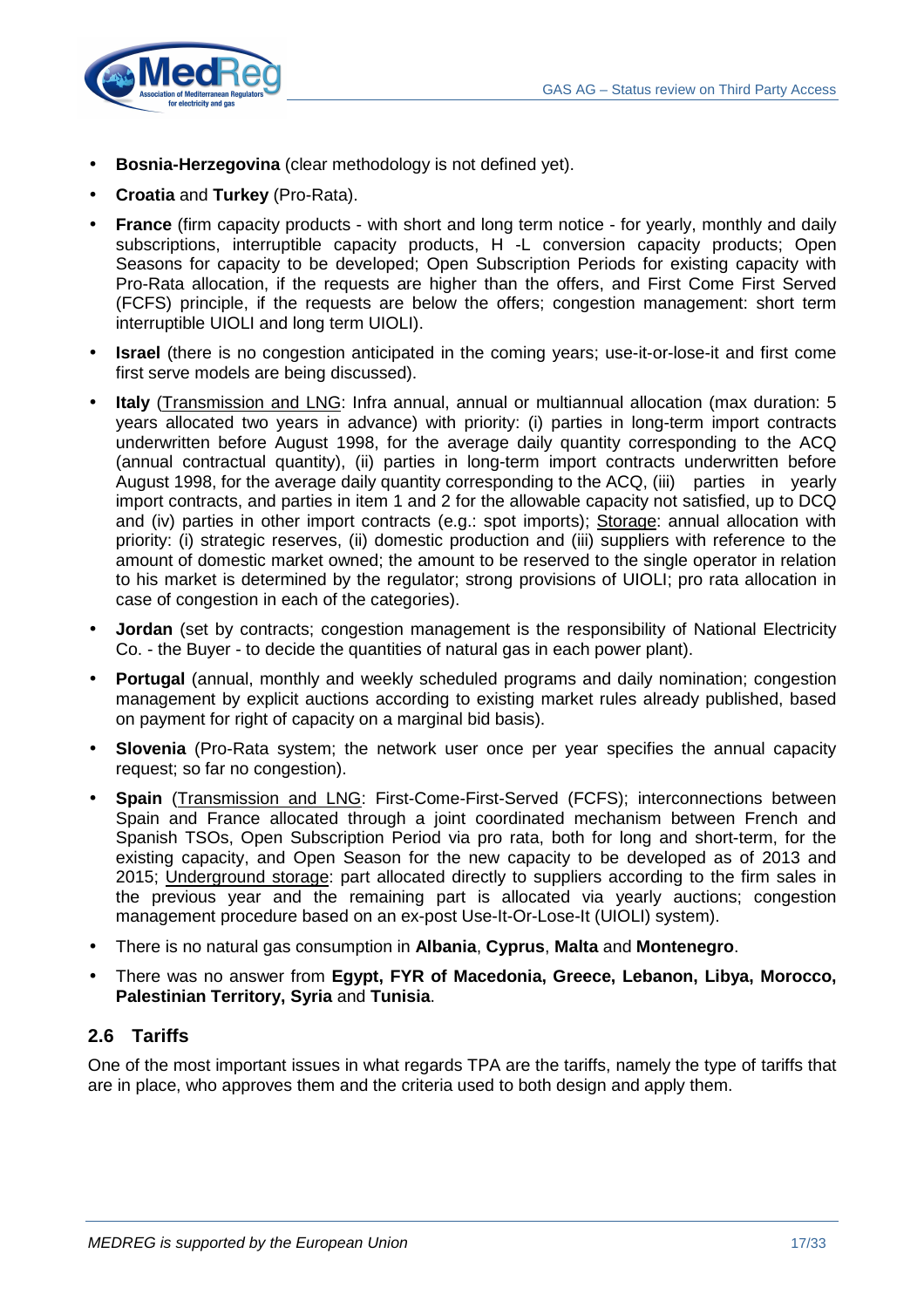



**Figure 12: Type of transmission access tariffs**

As shown in the graph, the results reveal that, mainly, two types of transmission access tariffs systems coexist in the analysed countries, entry-exit and postage stamp. Some particular remarks can be made:

- In some countries the transmission access tariffs are entry-exit. This is the situation in **Croatia<sup>2</sup>** , **France, Italy** (in the underground storage tariffs are equal for all operators and there's an adjustment mechanism to compensate revenues among operators)**, Portugal**, **Slovenia** (entry-exit in preparation), **Spain** (same prices for all transmission network entries; in the underground storage there are fees for injection/withdrawal and storage; in the LNG terminals there is a LNG unloading tariff, a regasification tariff, a LNG storage fee, a loading trucks tariff and a ships tariff) and **Turkey**.
- In some other cases, the tariffs are postage stamp. This is the case of **Algeria**, **Greece** and **Israel**.
- In **Bosnia-Herzegovina** the tariffs are zonal.
- There is no natural gas consumption in **Albania**, **Cyprus**, **Malta** and **Montenegro**.
- There is no liberalized market in **Jordan**.
- There was no answer from **Egypt, FYR of Macedonia, Lebanon, Libya, Morocco, Palestinian Territory, Syria** and **Tunisia**.

As a **conclusion**, mainly, two types of transmission access tariffs systems coexist in the analysed countries, entry-exit and postage stamp.

 $\overline{a}$ 

<sup>2</sup> **Tariffs** - Regulator competencies: NRA (HERA) adopts methodologies, i.e. Tariff systems and gives opinion to Ministry on tariff proposal from energy subjects. In the process of preparing opinions, HERA performs all the analysis and assessment related to tariff proposal. Also, very recently in November 2011, HERA adopted new Tariff system for gas transmission based on incentive regulation (revenue cap) and entry-exit model.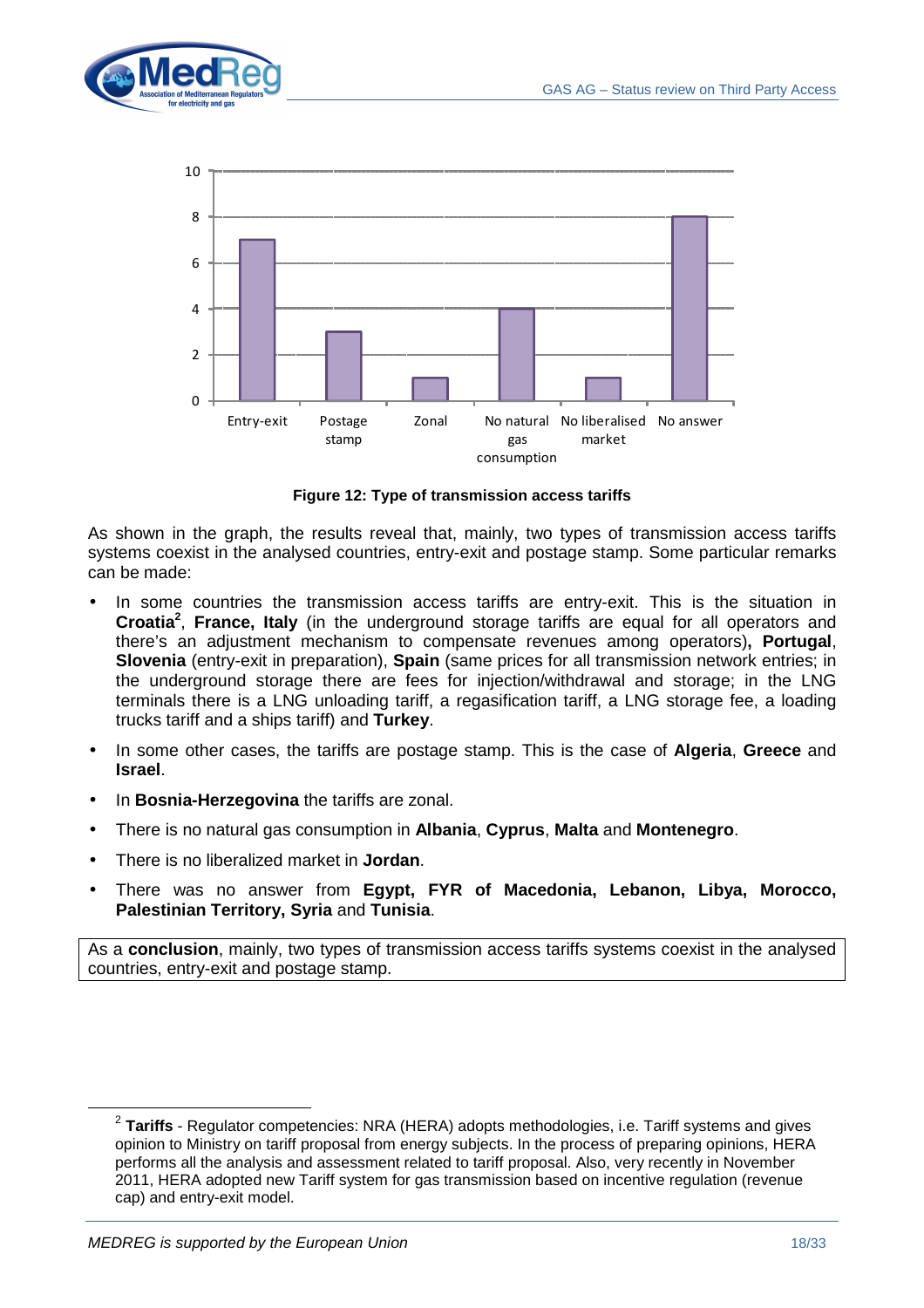



**Figure 13: Competent entities for tariffs approval**

As shown in the graph, the results reveal that in most countries the regulator is the competent entity for the approval of the tariffs. Some particular remarks can be made:

- In most countries the regulator is the competent entity for the approval of the tariffs. This is the situation in **Bosnia-Herzegovina** (in the Republika Srpska. Brčko District of Bosnia and Herzegovina; Ministry approval in the Federation of Bosnia and Herzegovina), **Cyprus**, **France, Israel** (after public hearing)**, Italy, Malta** (regulator approves at least the methodologies)**, Portugal, Slovenia** (methodology set by the regulator; TSO present prices for regulator's approval) and **Turkey**.
- In some other cases, the Ministry is the competent entity for the approval of the tariffs. This is the case of **Algeria** (proposed by the TSO and set by the regulator), **Croatia** (methodologies approved by regulator; tariffs proposed by the TSO and regulator's opinion)**, Greece** (proposed by TSO and regulator's opinion; future tariff setting methodology defined in Tariff Regulation, prepared by regulator following TSO recommendation and public consultation) and **Spain** (regulator proposal).
- There is no natural gas consumption in **Albania** and **Montenegro**.
- There is no liberalized market in **Jordan**.
- There was no answer from **Egypt, FYR of Macedonia, Lebanon, Libya, Morocco, Palestinian Territory, Syria and Tunisia**.

As a **conclusion**, in most countries the regulator is the competent entity for the approval of the tariffs.

Regarding the **criteria to design the tariffs**, each country has its own methodology, which is summarized below:

• **Algeria**: Tariffs are designed on the basis of methods of use of networks, over-costs induced by public service obligations, indirect services and transition costs. Tariffs are transparent and non discriminatory. Network access tariffs are uniform all over the country for transmission system.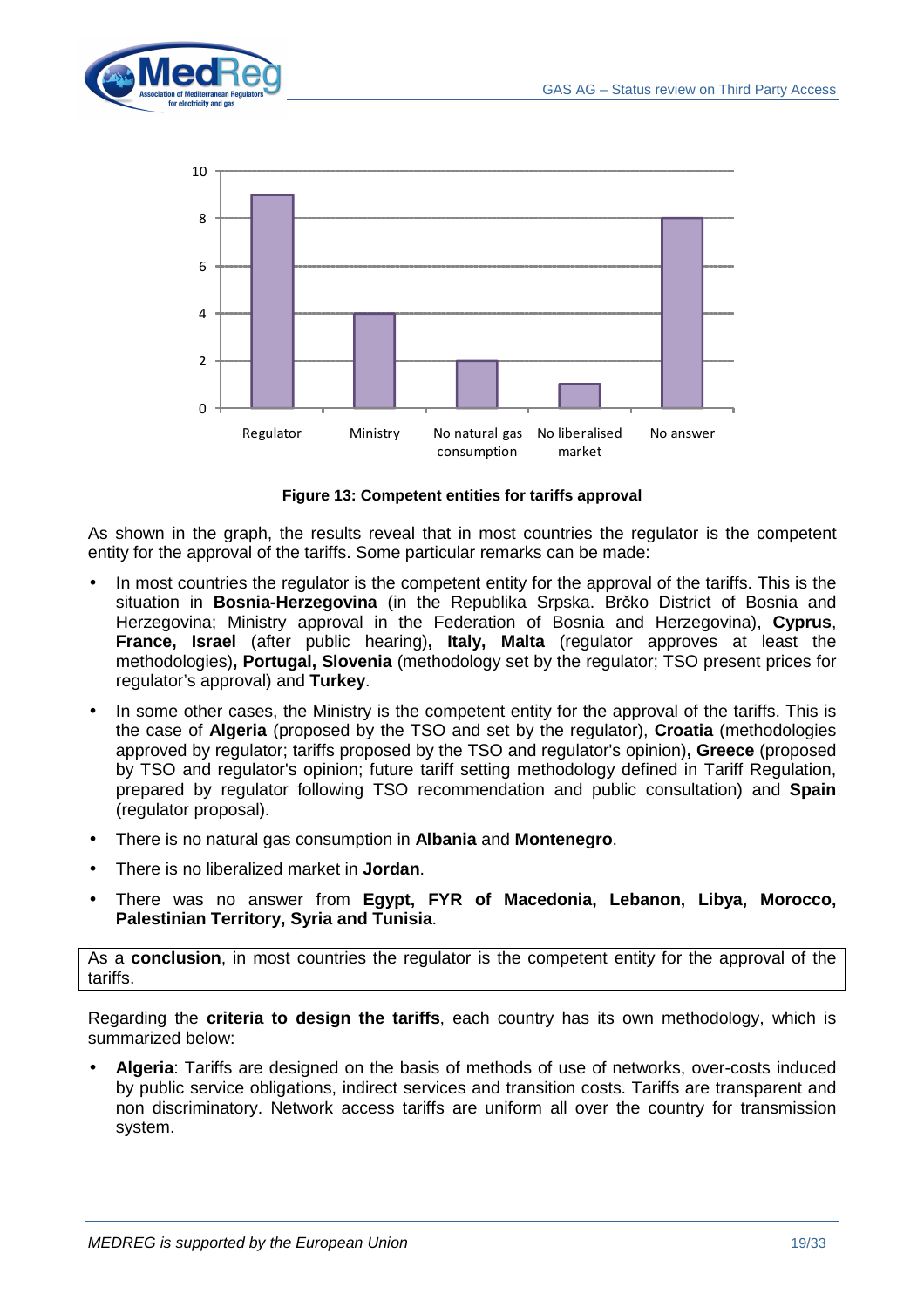

- **Bosnia-Herzegovina**: Tariffs are based on justified costs of performing activities in order to provide the functioning and development of the system; Provide the energy undertaking to achieve revenue requirement to compensate all justified costs of performing activity and get fair return on the investments; Revenue requirement and justified costs are determined separately for each regulated activity and for each energy undertaking. Costs of performing the activity, whose accounting is unbundled from other activities performed by the energy undertaking, are allocated to calculation elements and consumption categories defined by the tariff system. Allocation of costs of energy undertaking to calculate elements and consumption categories is based on the principle of causality which provides allocation of the system costs to those users due to whom those costs occurred.
- **Croatia**: Methodologies used for establishing tariffs are based on justifiable business expenses, maintenance expenses, replacement, facility construction or reconstruction and environmental protection, including a reasonable deadline for the recovery of funds invested in energy facilities, machines and networks. Allowed revenue of the energy subject should cover business expenses generated during the energy activity, as well as ensure return on regulated assets.
- **France:** Tariffs were designed according to the global structure of the 3 balancing zones (GRTgaz North, GRTgaz South and TIGF). The principles of assets remuneration and of investment incentives are established on a four year basis for the two TSOs. The remuneration rate of the RAB is set at 7.25% (before taxes). Regarding the investment incentives mechanism, an additional bonus of 300 base points is granted for a 10 year period to investments aiming at developing additional transmission. A more incentive-based approach has been adopted regarding the quality of service; a productivity improvement objective for the operating charges has also been introduced. In order to draw up its tariff proposals, CRE systematically consults market players on the main evolutions they expect. Hearings are also held with the parties contributing to CRE consultation.
- **Greece**: The methodology for the calculation of the current tariffs is based on a rate-of-return regulation approach. For each year over a certain period, the annual required revenue of the TSO is calculated taking into account both capital charges and operating expenditures. The Weighted Average Cost of Capital (WACC) used in the calculation of return on capital is 10.06% nominal pre-tax or 6.56% real pre-tax. Tariffs for both the transmission system and LNG terminal comprise of a capacity charge and a commodity charge (90/10 ratio).
- **Israel:** ROA and normative expenses.
- **Italy**: Tariffs must grant a fair remuneration of the invested capital. Operating costs are recovered as long as they are efficiently sustained. An efficiency recovery factor is generally applied.
- **Portugal:** Additive tariffs. Each regulated activity has at least legal unbundling providing for allowed revenues determination and tariff price calculation, independently. The access tariff is then computed by the summation of each activity tariff applicable. Tariff prices structure adherent to marginal or incremental costs structure. Non-discrimination, prevent crosssubsidization and transparency principles are followed.
- **Slovenia: WACC, incentive based.**
- **Spain:** Additive tariffs. The end-user price has to include the access tariff and the best forecast of the energy costs. Sufficiency of revenues in the short-medium term. Cost reflectivity: recovery of the costs of regulated activities through the access tariff. Efficient allocation of the cost of access among customers (no cross-subsidies).
- **Turkey**: Cost based tariffs.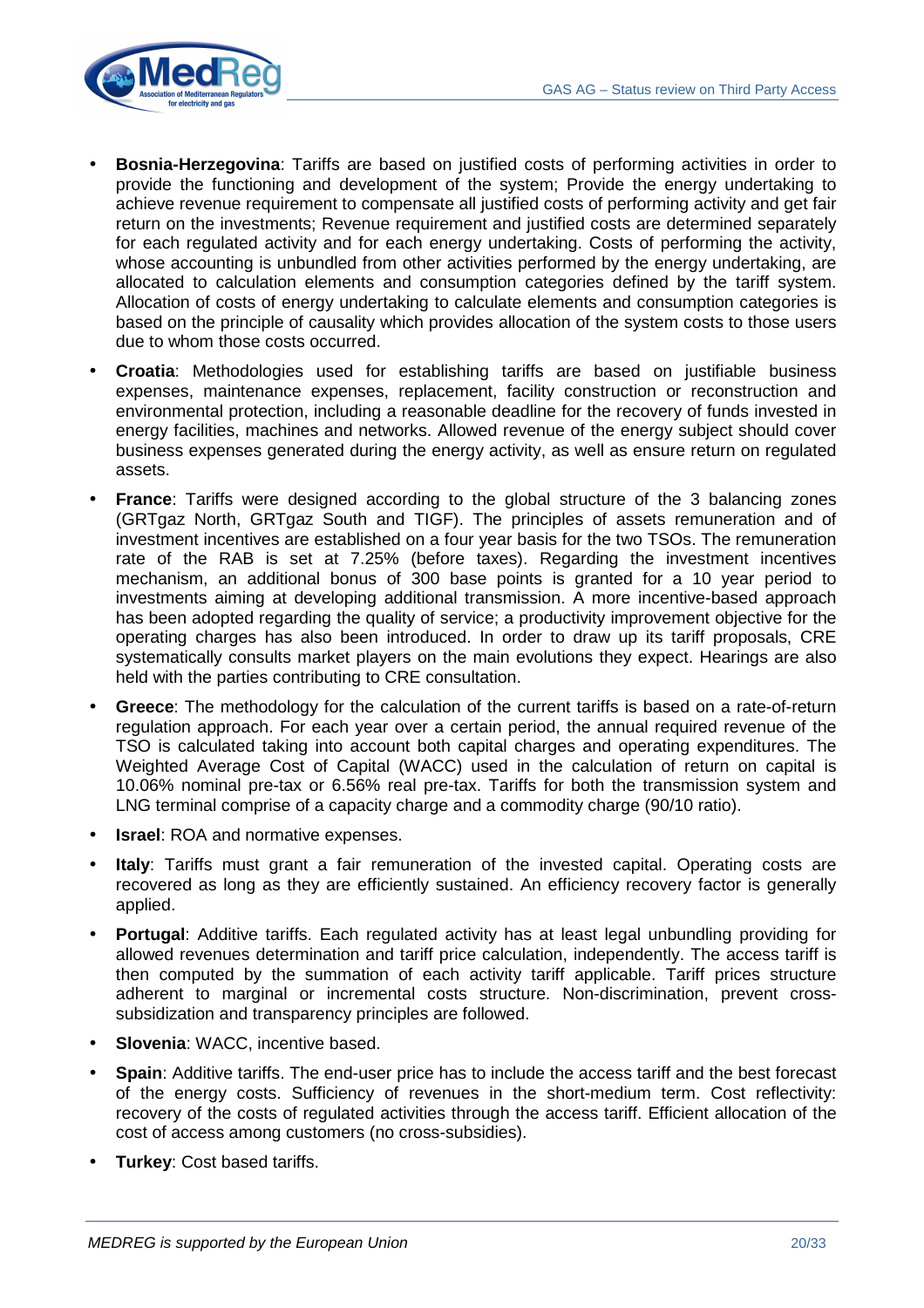

In what regards the **criteria to apply the tariffs**, the following information is available:

- **Algeria**: Allocated capacity, maximum absorbed load, pressure level category.
- **Croatia** and **Italy**: Equal for all system users.
- **Portugal** and **Spain**: Pressure and level of consumption.
- **Slovenia:** Annual consumption.

#### **2.7 Anti-hoarding mechanisms**

One of the issues that is also important, in what regards TPA analysis, is the existence of antihoarding mechanisms.



**Figure 14: Existence of anti-hoarding mechanisms**

As shown in the graph, the results reveal that in most gas consumer countries that responded the questionnaire, anti-hoarding mechanisms are in place. Some particular remarks can be made:

- In 8 countries there are anti-hoarding mechanisms. This is the situation in **Croatia** (use-it-orlose-it)**, France** (use-it-or-lose-it)**, Greece** (use-it-or-lose-it and specific provisions such as release of contracted capacity in case of under usage from the shipper)**, Italy** (use-it-or-lose-it at the entry points)**, Portugal** (traders must justify their customers' needs when scheduling their programs and allocated capacities not confirmed in the subsequent scheduling processes is made available to the market players - use it or lose it)**, Slovenia** (use-it-or-lose-it), **Spain** (user underutilising - less than 80% - of the booked capacity during the first six-month period automatically loses fraction of underused capacity and have to set in advance a proportional part of a caution - only the first year; use-it-or-lose-it: systematic capacity underutilisation average less than 80% in any of the previous 12 months - and when pending capacity requests that cannot be met, fraction of underused capacity is released) and **Turkey**.
- In some other cases, there are no anti-hoarding mechanisms. This is the case of **Algeria**, **Bosnia-Herzegovina, Israel** and **Jordan** (no liberalized market).
- There is no natural gas consumption in **Albania**, **Cyprus**, **Malta** and **Montenegro**.
- There was no answer from **Egypt, FYR of Macedonia, Lebanon, Libya, Morocco, Palestinian Territory, Syria** and **Tunisia**.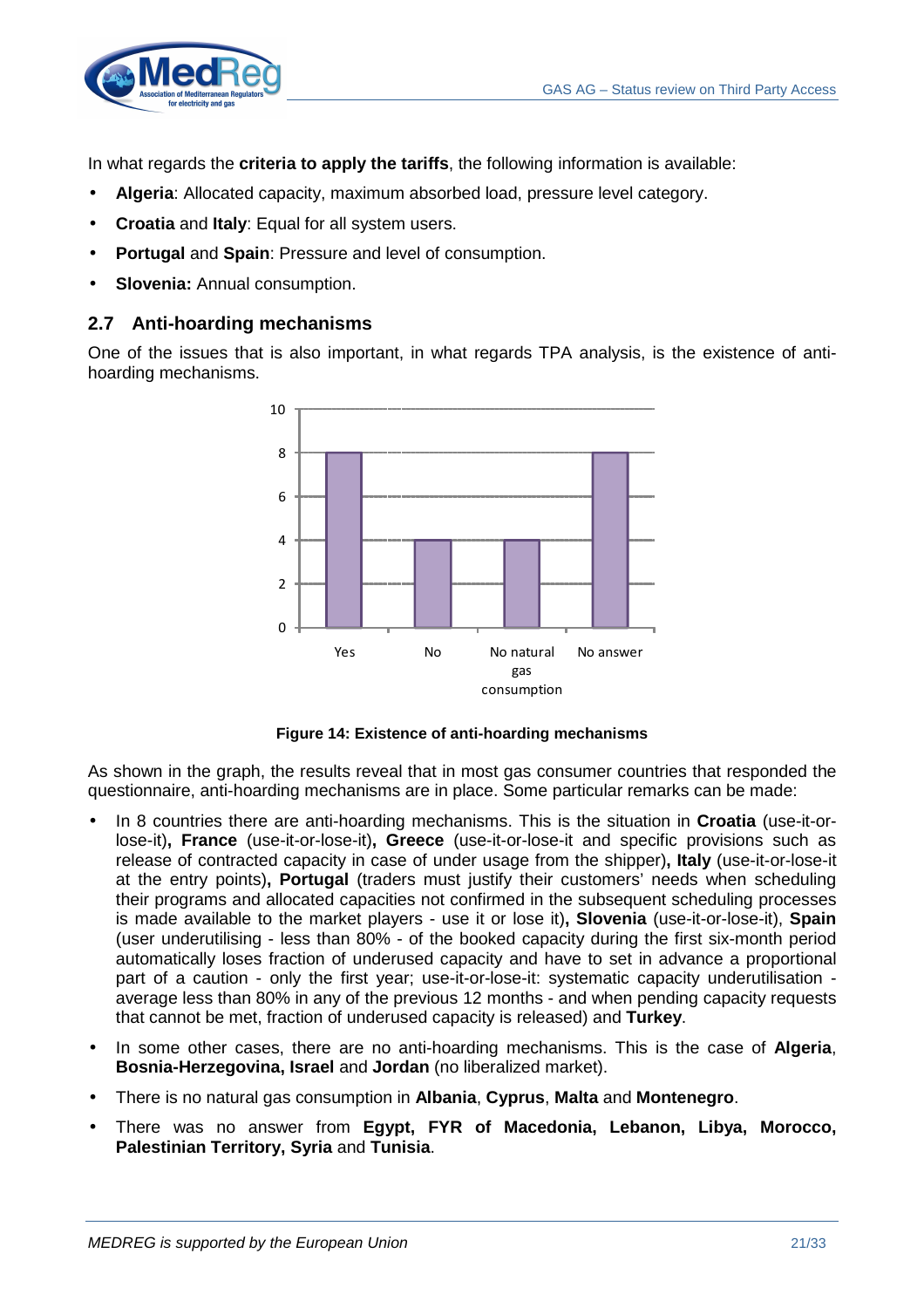

As a **conclusion**, in most gas consumer countries that responded the questionnaire, anti-hording mechanisms are in place.

## **2.8 Mechanisms to promote market opening**

Another issue that can be analysed, when studying the TPA status, is the existence of mechanisms to promote market opening.



**Figure 15: Mechanisms to promote market opening**

As shown in the graph, the results reveal that in most gas consumer countries that responded the questionnaire, mechanisms to promote market opening are in place. Some particular remarks can be made:

- In 6 countries there are mechanisms to promote market opening. This is the situation in **France**  (20% of transport capacity products are short term notice booking; GDF SUEZ releasing longterm reservations gas import capacity to below 50% by 1 October 2014)**, Italy** (market share limitations for operators; gas release obligations for Eni Group)**, Portugal** (gas release auctions and short duration and utilization tariffs)**, Slovenia** (gas release programs foreseen but not used; contracts are most of them of one year, some of two years), **Spain** (gas release program 2002 applied to import contract incumbent at the main entry point Maghreb-Tarifa) and **Turkey** (reduction of eligible consumer limit and contract release).
- In some other cases, there are no mechanisms to promote market opening. This is the case of **Algeria**, **Croatia** and **Jordan** (no liberalized market).
- There is no natural gas consumption in **Albania**, **Cyprus**, **Malta** and **Montenegro**.
- There was no answer from **Bosnia-Herzegovina, Egypt, FYR of Macedonia, Greece, Israel Lebanon, Libya, Morocco, Palestinian Territory, Syria** and **Tunisia**.

As a **conclusion**, in most gas consumer countries that responded the questionnaire, mechanisms to promote market opening are in place.

# **2.9 Quality of service**

Another issue that can be analysed is the quality of service, namely the existence of quality rules or Code and the competent entities for quality of service.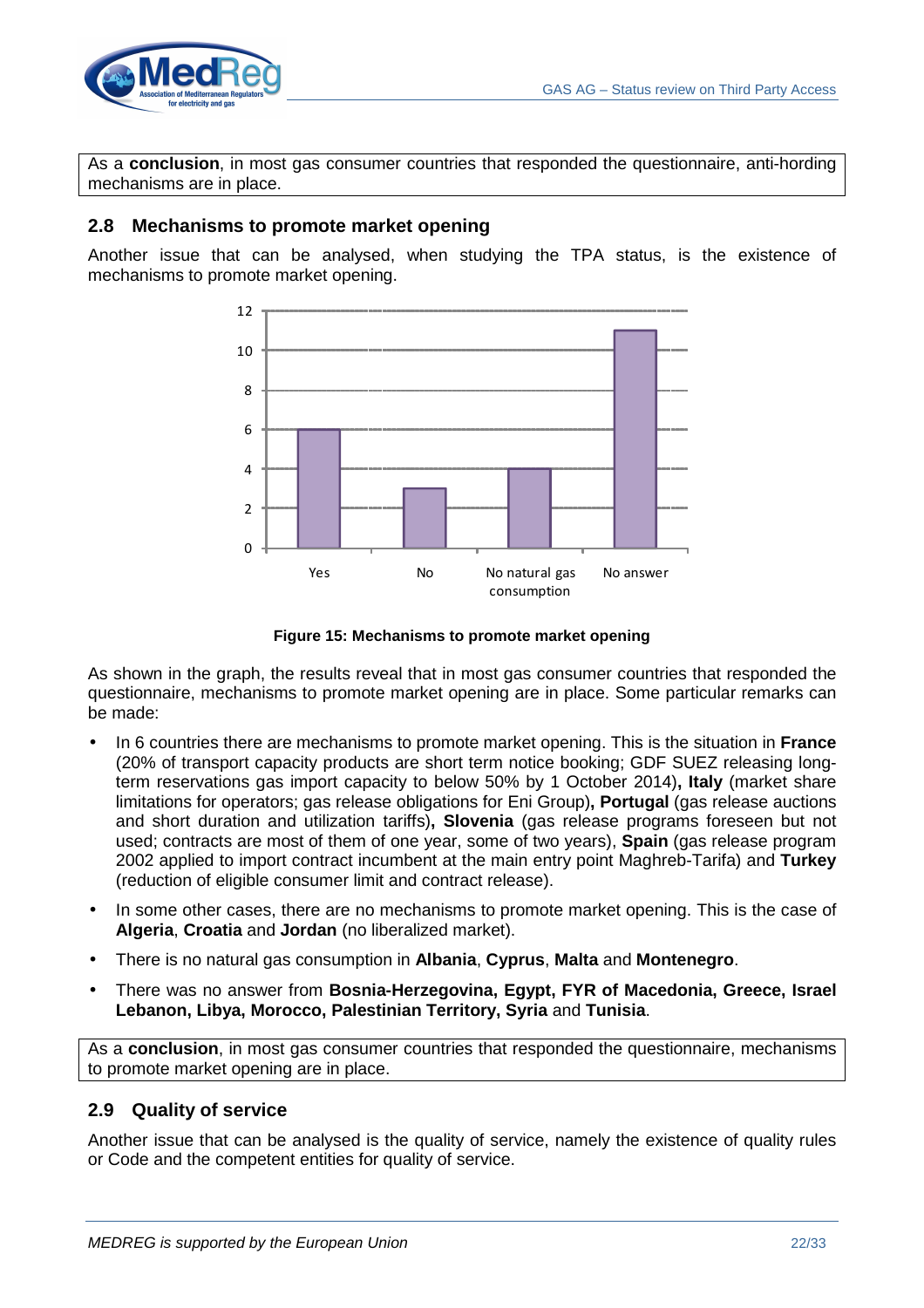



**Figure 16: Existence of quality rules or Code**

As shown in the graph, all the countries that answered the questionnaire have quality rules or Code. Some particular remarks can be made:

- All the countries that answered the questionnaire have quality rules or Code. This is the situation in **Algeria, Bosnia-Herzegovina, Croatia, France, Israel, Italy, Jordan, Portugal, Slovenia** and **Spain**.
- There is no natural gas consumption in **Albania**, **Cyprus**, **Malta** and **Montenegro**.
- There was no answer from **Egypt, FYR of Macedonia, Greece, Lebanon, Libya, Morocco, Palestinian Territory, Syria, Tunisia** and **Turkey**.

As a **conclusion**, all the countries that answered the questionnaire have quality rules or Code.



**Figure 17: Competent entities for ensuring quality of service**

As shown in the graph, the results reveal that in most countries the regulator is the competent entity for ensuring quality of service. Some particular remarks can be made: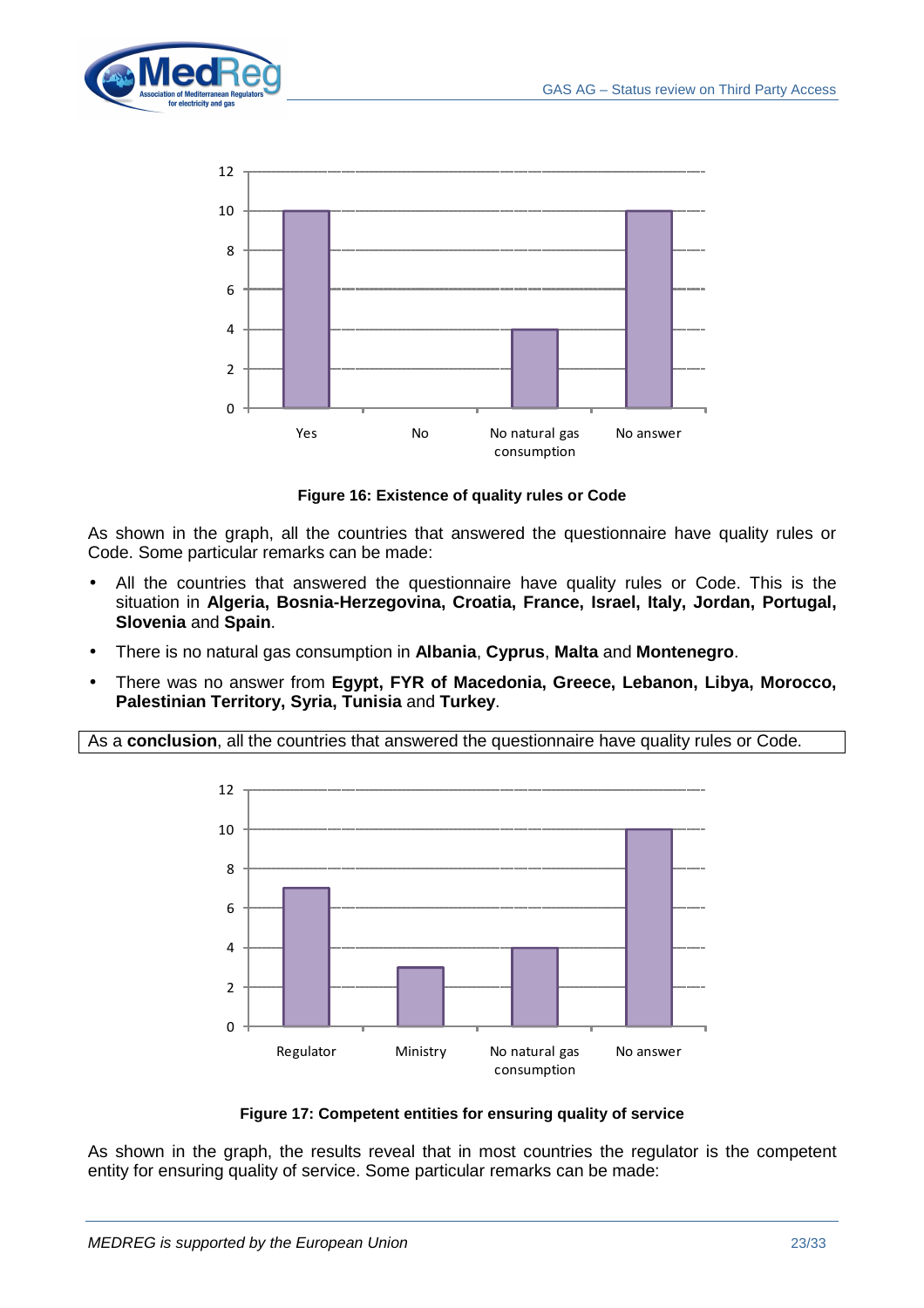

- In most countries the regulator is the competent entity for ensuring quality of service. This is the situation in **Algeria** (proposes standards; indicators are set up in consultation between regulator, Ministry of Energy and operators; regulator follows up the operator's performance regarding these indicators on a quarterly and yearly basis), **France** (set up indicators in collaboration with operators and monitors them)**, Israel** (quality of service is partially covered in the GTA, approved by the regulator)**, Italy** (fixes standards for quality of services, checks if standards are complied with, issues fines and reimbursement to consumers/users if operators are not compliant with standards)**, Jordan** (proposes International Standard), **Portugal** (responsible for publishing the Quality of Service Code and supervising its enforcement) and **Slovenia** (approves quality specifications in the Network Code).
- In some other cases, the Ministry is the competent entity for ensuring quality of service. This is the case of **Bosnia-Herzegovina** (regulator gives consent to operational rules for the system operator and to general conditions of supply of natural gas in the Republika Srpska. Brčko District of Bosnia and Herzegovina), **Croatia** (establishes standards) and **Spain** (regulator assumes a consultive role).
- There is no natural gas consumption in **Albania, Cyprus, Malta** and **Montenegro**.
- There was no answer from **Egypt, FYR of Macedonia, Greece, Lebanon, Libya, Morocco, Palestinian Territory, Syria, Tunisia** and **Turkey**.

As a **conclusion**, in most countries the regulator is the competent entity for ensuring quality of service.

## **2.10 Dispute settlement**

The last issue to be analysed is the dispute settlement, namely its existence and the competent entities.



**Figure 18: Existence of dispute settlement**

As shown in the graph, all the countries that answered the questionnaire have dispute settlement. Some particular remarks can be made:

- All the countries that answered the questionnaire have dispute settlement. This is the situation in **Algeria, Bosnia-Herzegovina, Croatia, Cyprus, France, Greece, Israel, Italy, Jordan, Portugal, Slovenia**, **Spain** and **Turkey**.
- There is no natural gas consumption in **Albania**, **Malta** and **Montenegro**.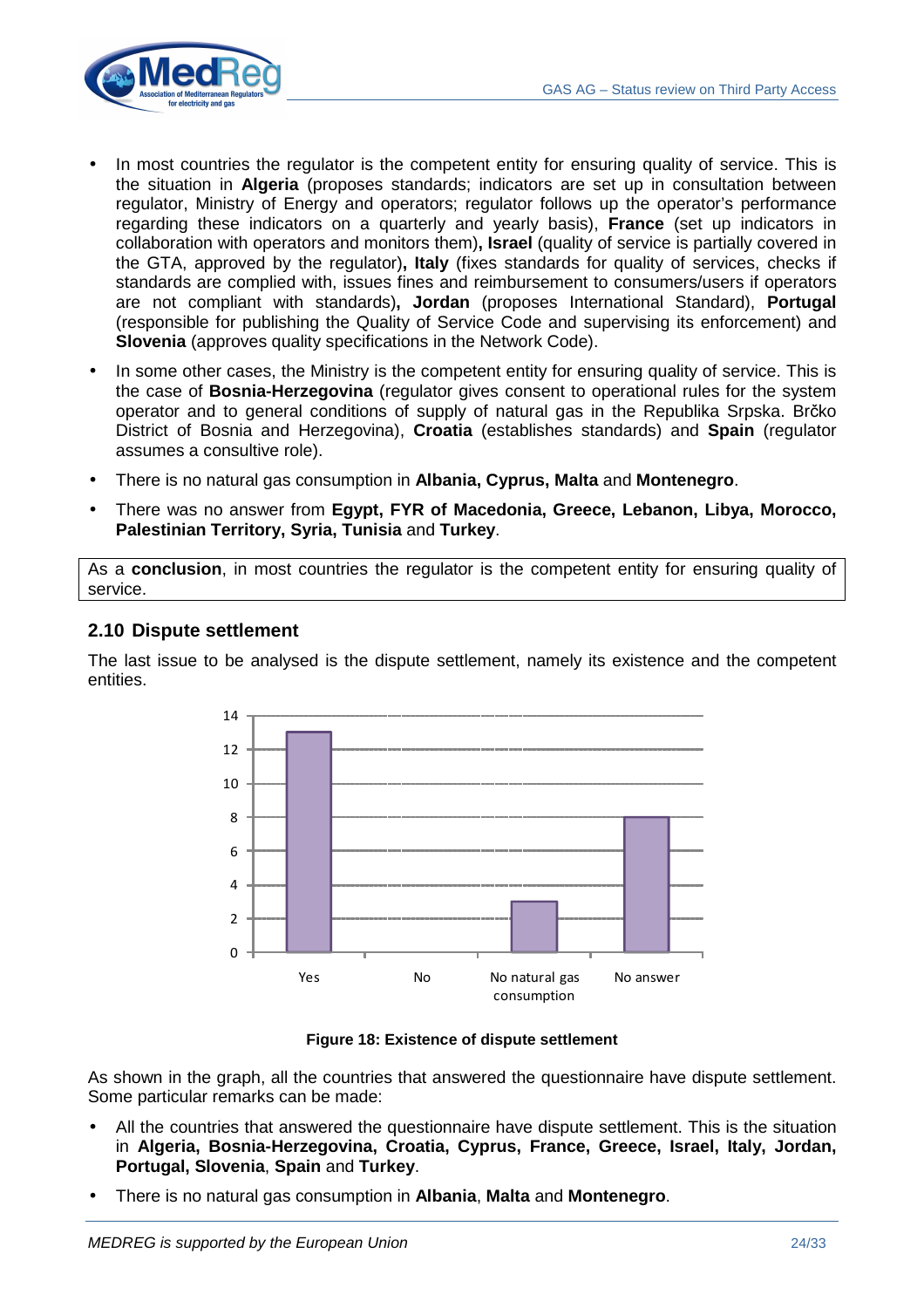

• There was no answer from **Egypt, FYR of Macedonia, Lebanon, Libya, Morocco, Palestinian Territory, Syria** and **Tunisia**.





**Figure 19: Competent entities for dispute settlement**

As shown in the graph, the results reveal that in most countries the regulator is the competent entity for dispute settlement. Some particular remarks can be made:

- In most countries the regulator is the competent entity for dispute settlement. This is the situation in **Algeria** (conciliation department and arbitration room), **Bosnia-Herzegovina, Croatia, Cyprus, Greece** (voluntary basis) **Israel** (official process of hearing)**, Italy** (out-ofcourt settlement and arbitration)**, Portugal** (mediation and conciliation methods), **Slovenia**  (administrative procedure), **Spain** (arbitration body if agreed by parties involved) and **Turkey**.
- In two countries other solutions were adopted. This is the case of **France** (Dispute Settlement Committee) and **Jordan** (arbitration)
- There is no natural gas consumption in **Albania, Malta** and **Montenegro**.
- There was no answer from **Egypt, FYR of Macedonia, Lebanon, Libya, Morocco, Palestinian Territory, Syria** and **Tunisia**.

As a **conclusion**, in most countries the regulator is the competent entity for dispute settlement.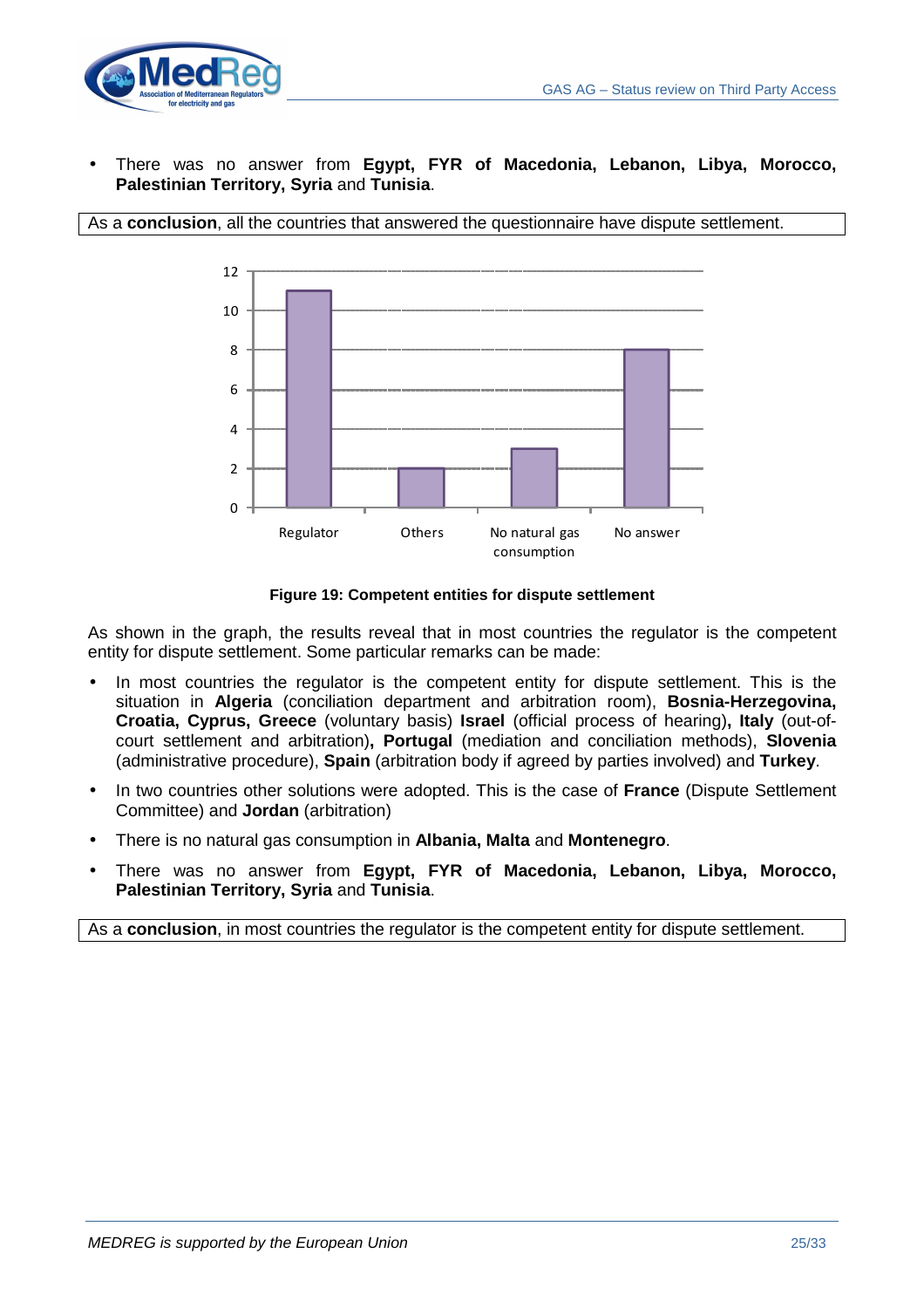

# **3 CONCLUSIONS AND WAY FORWARD**

#### **Main general conclusions**

The main conclusion of this monitoring exercise is that regulated TPA to the infrastructures is linked to the **degree of the gas market opening**. Many of these obligations are stated for EU countries at the gas Directive EC/73/2009 and the Regulation EC/715/2009. The more developed a gas market is, in terms of penetration of gas consumption, openness and liberalization, the more likely is that TPA to the infrastructures is regulated, the rules for access the infrastructures are published and the regulator has competencies regarding the approval of these rules and of the access tariffs to the infrastructures. These conclusions are shown in the following table for each of the TPA matters analysed. The different shades of green show the percentage of existence and implementation of rules regarding the different analyzed TPA issues. The countries where there is no gas consumption of infrastructure are marked in white. The countries in dark grey are those which did not answer to the questionnaire nor confirmed the tables that resume the information for their countries previously circulated.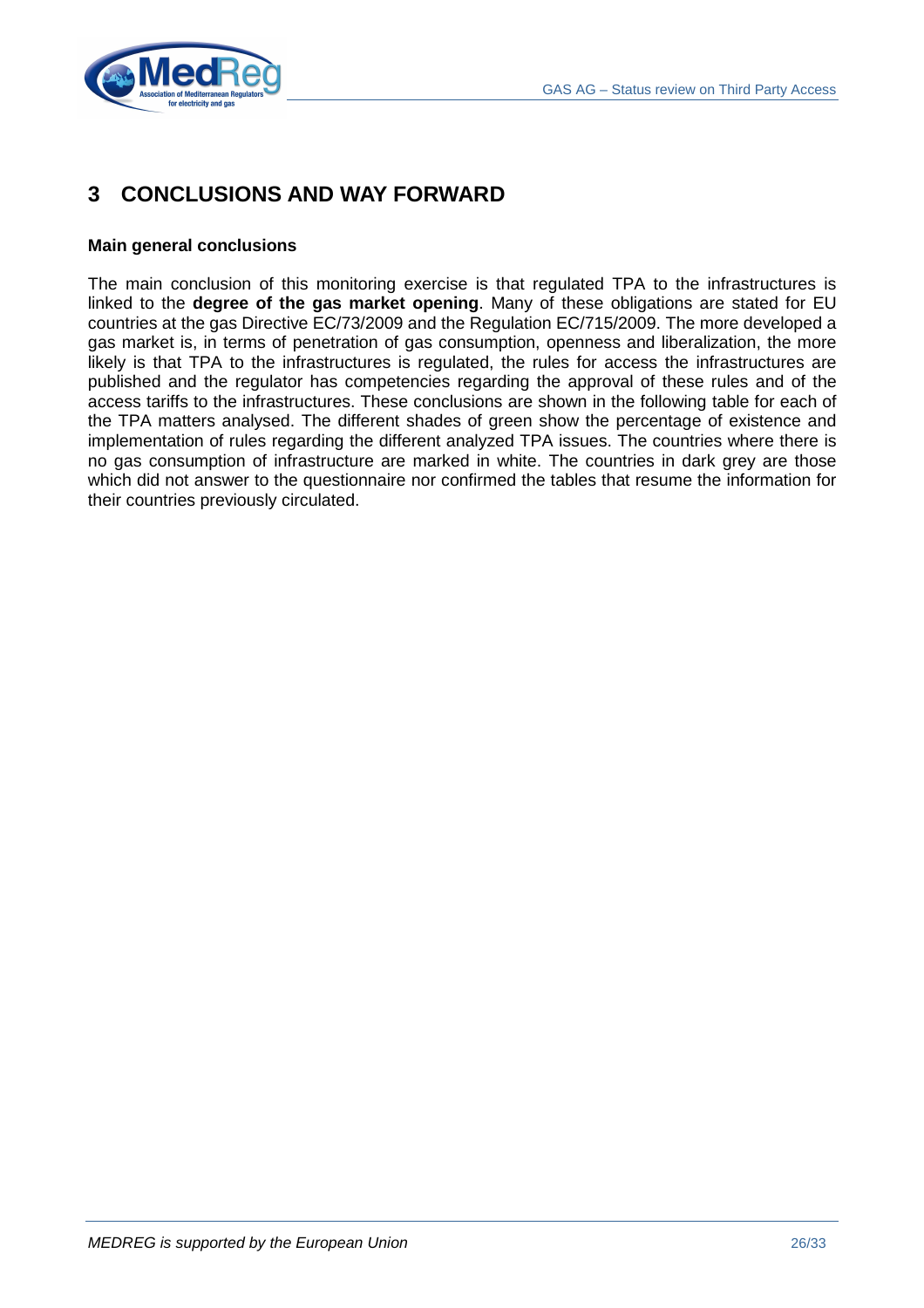

|                  |                       | Market opening                          |            |           | Unbundling                | TPA       |       | Cam & CMP                 | <b>Tariffs</b>             |            | Anti-hording Market promotion |           | Quality of service |           | Dispute settlement        |           |                           |               |
|------------------|-----------------------|-----------------------------------------|------------|-----------|---------------------------|-----------|-------|---------------------------|----------------------------|------------|-------------------------------|-----------|--------------------|-----------|---------------------------|-----------|---------------------------|---------------|
|                  |                       | All consumers More than<br>are eligible | 1 supplier | Existence | Regulator<br>competencies | Regulated | Rules | Regulator<br>competencies | Methodologies<br>existence | Entry-exit | Regulator<br>competencies     | Existence | Existence          | Rules     | Regulator<br>competencies | Existence | Regulator<br>competencies | <b>GLOBAL</b> |
| 1.               | Albania               |                                         |            |           |                           |           |       |                           |                            |            |                               |           |                    |           |                           |           |                           |               |
| 2.               | Algeria               |                                         |            |           |                           |           |       |                           |                            |            |                               |           |                    |           |                           |           |                           |               |
| 3.               | Bosnia-Herzegovina    |                                         |            |           |                           |           |       |                           |                            |            |                               |           |                    |           |                           |           |                           |               |
| $\overline{4}$ . | Croatia               |                                         |            |           |                           |           |       |                           |                            |            |                               |           |                    |           |                           |           |                           |               |
| 5 <sub>1</sub>   | Cyprus                |                                         |            |           |                           |           |       |                           |                            |            |                               |           |                    |           |                           |           |                           |               |
| 6.               | Egypt                 |                                         |            |           |                           |           |       |                           |                            |            |                               |           |                    |           |                           |           |                           |               |
| 7.               | France                |                                         |            |           |                           |           |       |                           |                            |            |                               |           |                    |           |                           |           |                           |               |
| 8.               | Fyrom                 |                                         |            |           |                           |           |       |                           |                            |            |                               |           |                    |           |                           |           |                           |               |
| 9.               | Greece                |                                         |            |           |                           |           |       |                           |                            |            |                               |           |                    |           |                           |           |                           |               |
| 10.              | Israel                |                                         |            |           |                           |           |       |                           |                            |            |                               |           |                    |           |                           |           |                           |               |
| 11.              | Italy                 |                                         |            |           |                           |           |       |                           |                            |            |                               |           |                    |           |                           |           |                           |               |
| 12.              | Jordan                |                                         |            |           |                           |           |       |                           |                            |            |                               |           |                    |           |                           |           |                           |               |
| 13.              | Lebanon               |                                         |            |           |                           |           |       |                           |                            |            |                               |           |                    |           |                           |           |                           |               |
| 14.              | Libya                 |                                         |            |           |                           |           |       |                           |                            |            |                               |           |                    |           |                           |           |                           |               |
| 15.              | Malta                 |                                         |            |           |                           |           |       |                           |                            |            |                               |           |                    |           |                           |           |                           |               |
| 16.              | Montenegro            |                                         |            |           |                           |           |       |                           |                            |            |                               |           |                    |           |                           |           |                           |               |
| 17.              | Morocco               |                                         |            |           |                           |           |       |                           |                            |            |                               |           |                    |           |                           |           |                           |               |
| 18.              | Palestinian Territory |                                         |            |           |                           |           |       |                           |                            |            |                               |           |                    |           |                           |           |                           |               |
| 19.              | Portugal              |                                         |            |           |                           |           |       |                           |                            |            |                               |           |                    |           |                           |           |                           |               |
| 20.              | Slovenia              |                                         |            |           |                           |           |       |                           |                            |            |                               |           |                    |           |                           |           |                           |               |
| 21.              | Spain                 |                                         |            |           |                           |           |       |                           |                            |            |                               |           |                    |           |                           |           |                           |               |
| 22.              | Syria                 |                                         |            |           |                           |           |       |                           |                            |            |                               |           |                    |           |                           |           |                           |               |
| 23.              | Tunisia               |                                         |            |           |                           |           |       |                           |                            |            |                               |           |                    |           |                           |           |                           |               |
| 24.              | Turkey                |                                         |            |           |                           |           |       |                           |                            |            |                               |           |                    |           |                           |           |                           |               |
|                  | <b>GLOBAL</b>         |                                         |            |           |                           |           |       |                           |                            |            |                               |           |                    |           |                           |           |                           |               |
|                  | >80%                  |                                         | 80%-60%    |           |                           | 60%-40%   |       |                           | 40%-20%                    |            |                               | 20%-0%    |                    | No answer |                           |           | No gas consumption        |               |

#### **Table 2: Status review of TPA matters in the MEDREG countries**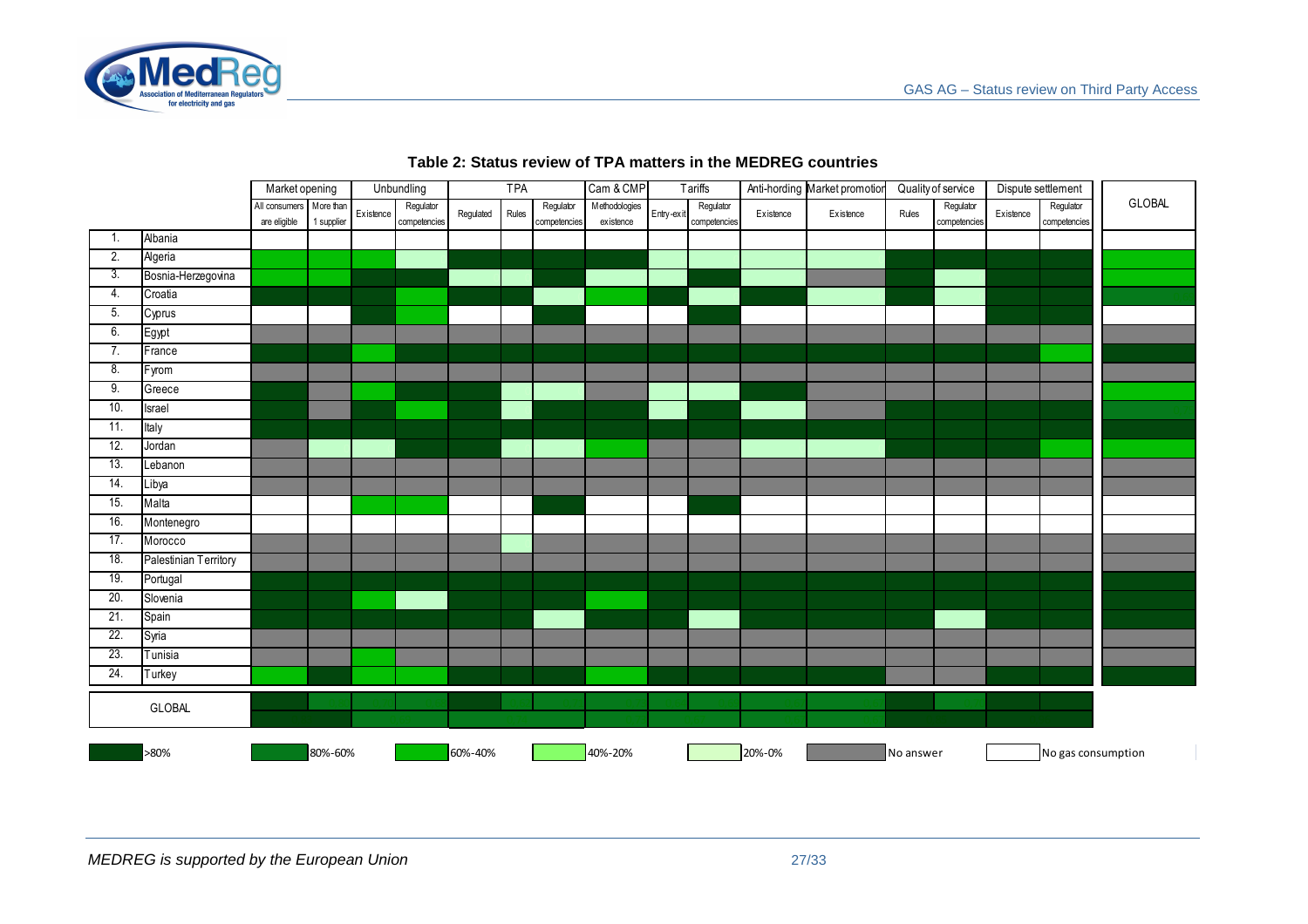

Generally and as a conclusion per subject it is possible to remark:

- The status of market opening, the quality of service and the dispute settlement are generally satisfactory in the countries that answered the questionnaire.
- The unbundling, the TPA to the infrastructures, the existence of methodologies for capacity allocation and congestion management, the transmission access tariffs, the existence of antihording mechanisms and of mechanisms to promote market need some improvement.

As a conclusion of an analysis per country, it can be stated that there are the following groups of countries according to the degree of existence and implementation of rules regarding the different analyzed TPA issues:

- In a first group of countries, with more than 80% of existence and implementation of rules related to TPA, – **France**, **Italy, Portugal**, **Slovenia, Spain** and **Turkey** – generally all consumers are eligible to choose their supplier, there is more than one supplier, the access to the infrastructures is generally regulated and the TPA rules are published and available to all users as well as the methodologies for capacity allocation and congestion management. With the exception of Slovenia and Turkey (no information), the tariffs are entry-exit. Both antihording mechanisms and mechanisms to promote market opening are in place. With the exception of Spain, in these countries the regulators have competencies regarding unbundling, TPA, tariffs and quality of service.
- In a second set of countries, between 60% and 80% of existence and implementation of rules related to TPA, – **Israel** and **Croatia**.
- In a third set of countries, between 40% and 60% of existence and implementation of rules related to TPA, – **Algeria, Bosnia-Herzegovina, Greece** and **Jordan** – there is not a real market opening; nevertheless the TPA to the infrastructures is regulated, with the exception of Bosnia-Herzegovina. The tariffs are postage stamp, with the exception of Jordan, and there are no mechanisms to promote market opening. In Jordan there is no liberalised market.
- In **Greece** and **Israel** no answer was given to the 2011 questionnaire and so the information considered regards the 2008 benchmarking questionnaire.
- In **Albania**, **Cyprus**, **Malta** and **Montenegro** there is no gas consumption.
- In **Egypt, FYR of Macedonia, Lebanon**, **Libya**, **Morocco, Palestinian Territory, Syria** and **Tunisia** no answers were given nor the tables were confirmed and so it was not possible to integrate them in this study (one answer from Morocco and Tunisia in the 2008 benchmarking questionnaire).

These overall results can also be presented in a map format, with a code of colours indicating the overall existence and implementation of rules regarding the different analyzed TPA issues. The following figure shows the map of TPA in Mediterranean countries in this visual format. The different shades of green show the percentage of existence and implementation of rules regarding the different analyzed TPA issues. The countries where there is no gas consumption of infrastructure are marked in white. The countries in dark grey are those which did not answer to the questionnaire neither confirmed the tables that resume the information for their countries previously circulated.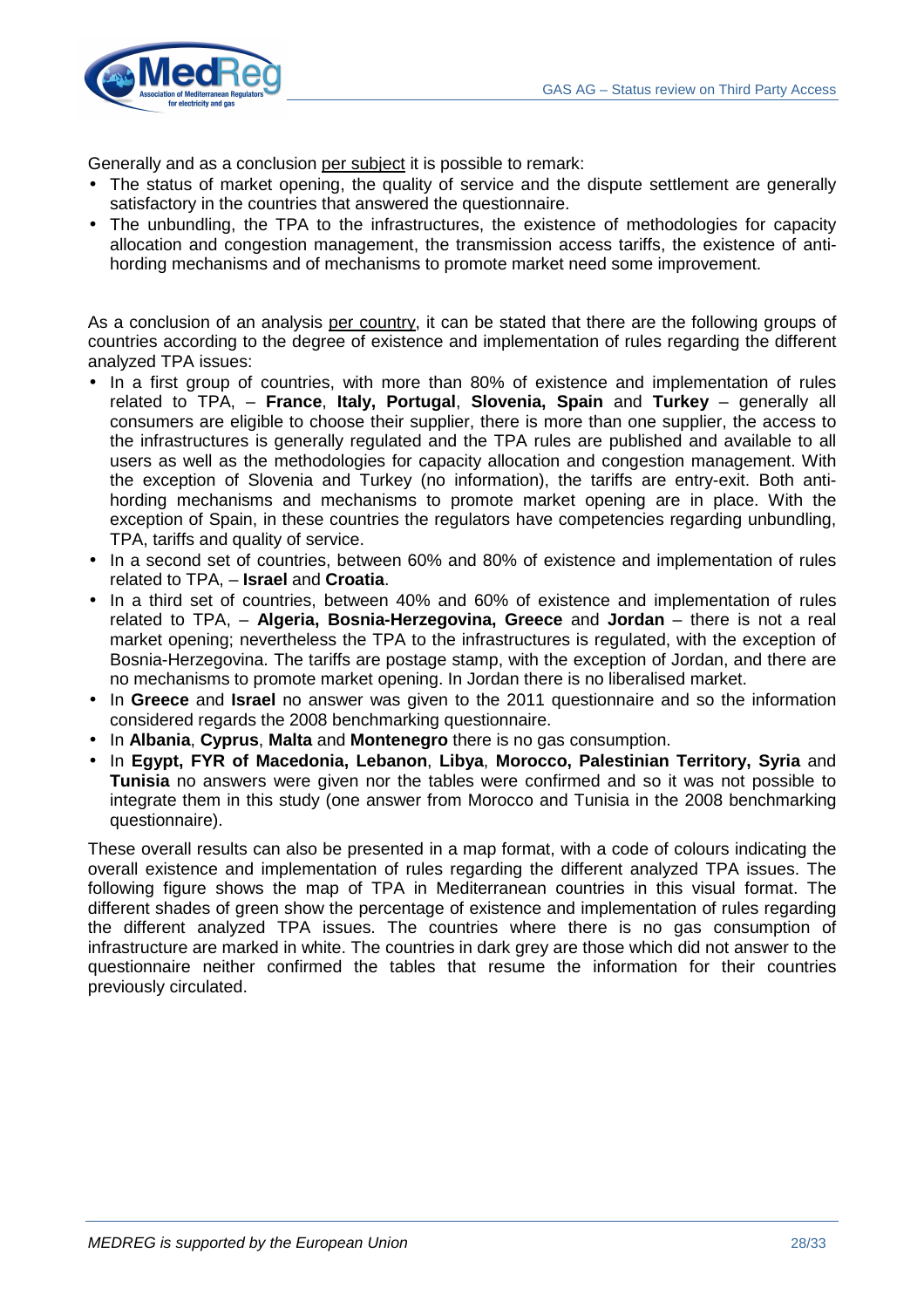



#### **Figure 20: Overall degree of TPA in gas markets of Mediterranean countries**

## **Future improvements**

It is important to state again that several **limitations and difficulties** have been encountered when carrying out this study, which has prevented the results to be more detailed or complete, namely because not all the regulators have responded or at least confirmed the tables that resume the information for their countries. In eight of the countries, no answers were given nor the tables were confirmed and therefore no information for these countries is in the present document. It is the case of **Egypt**, **FYR of Macedonia**, **Lebanon**, **Morocco**, **Libya**, **Palestinian Territories, Syria** and **Tunisia**.

The participation of all MEDREG countries in answering the questionnaires is of primordial importance enabling to share information and knowledge among all in light of the common interest. The sharing of information and knowledge is a key factor to the promotion of wide Gas Markets in the MEDREG countries. In light of this the updating of this document with information from the countries referred to is considered relevant.

## **Proposal of way forward**

The first action that is proposed to be taken after the approval of this report is **publishing** it in MEDREG website, together with the **country answers** to the questionnaire on TPA in their final most updated version.

Taking into account the results of this benchmarking study, a document with the Guidelines of Good Practice (GGP) on TPA for gas in MEDREG countries will be developed.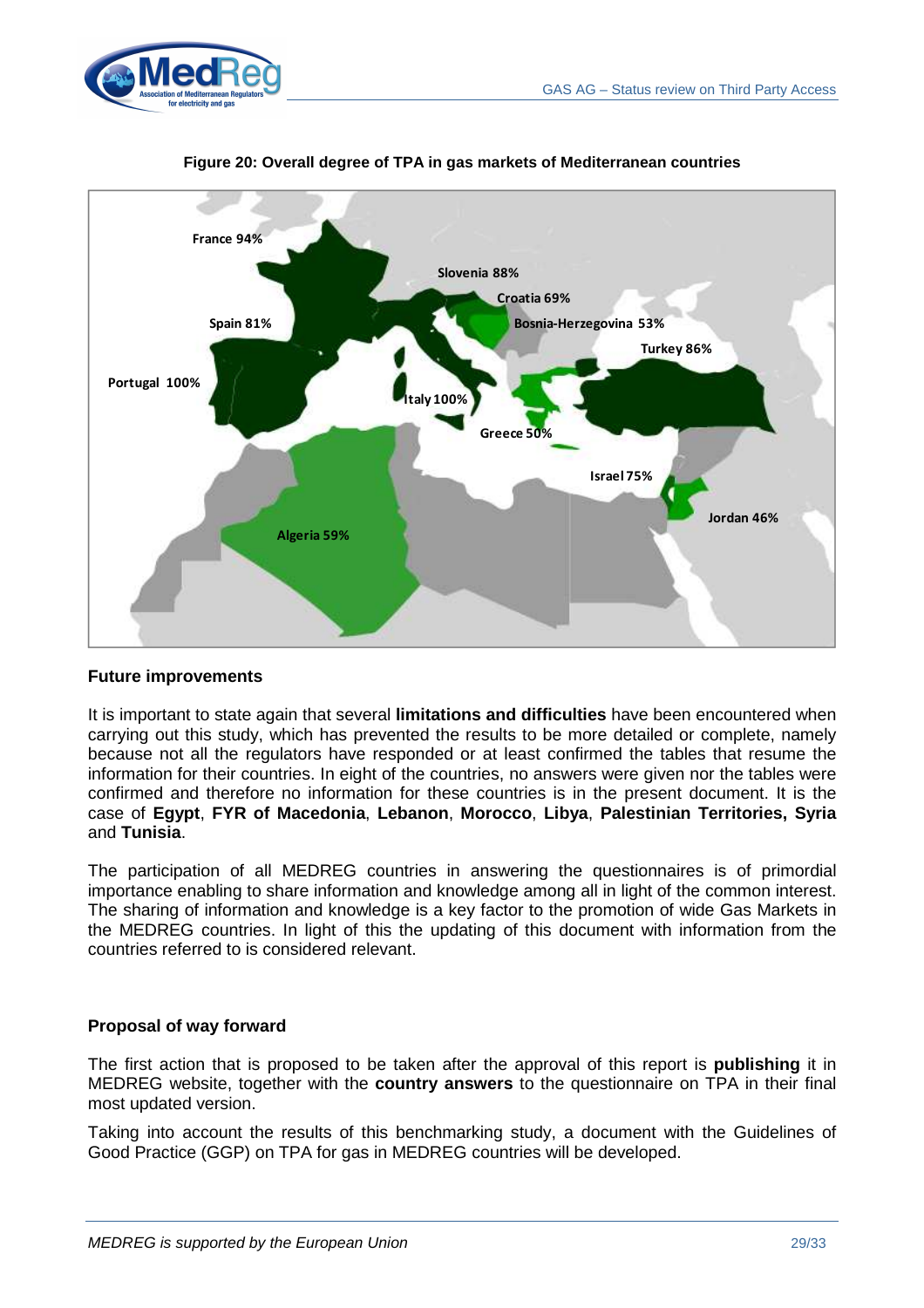**ANNEX TEMPLATE QUESTIONNAIRE ON TPA**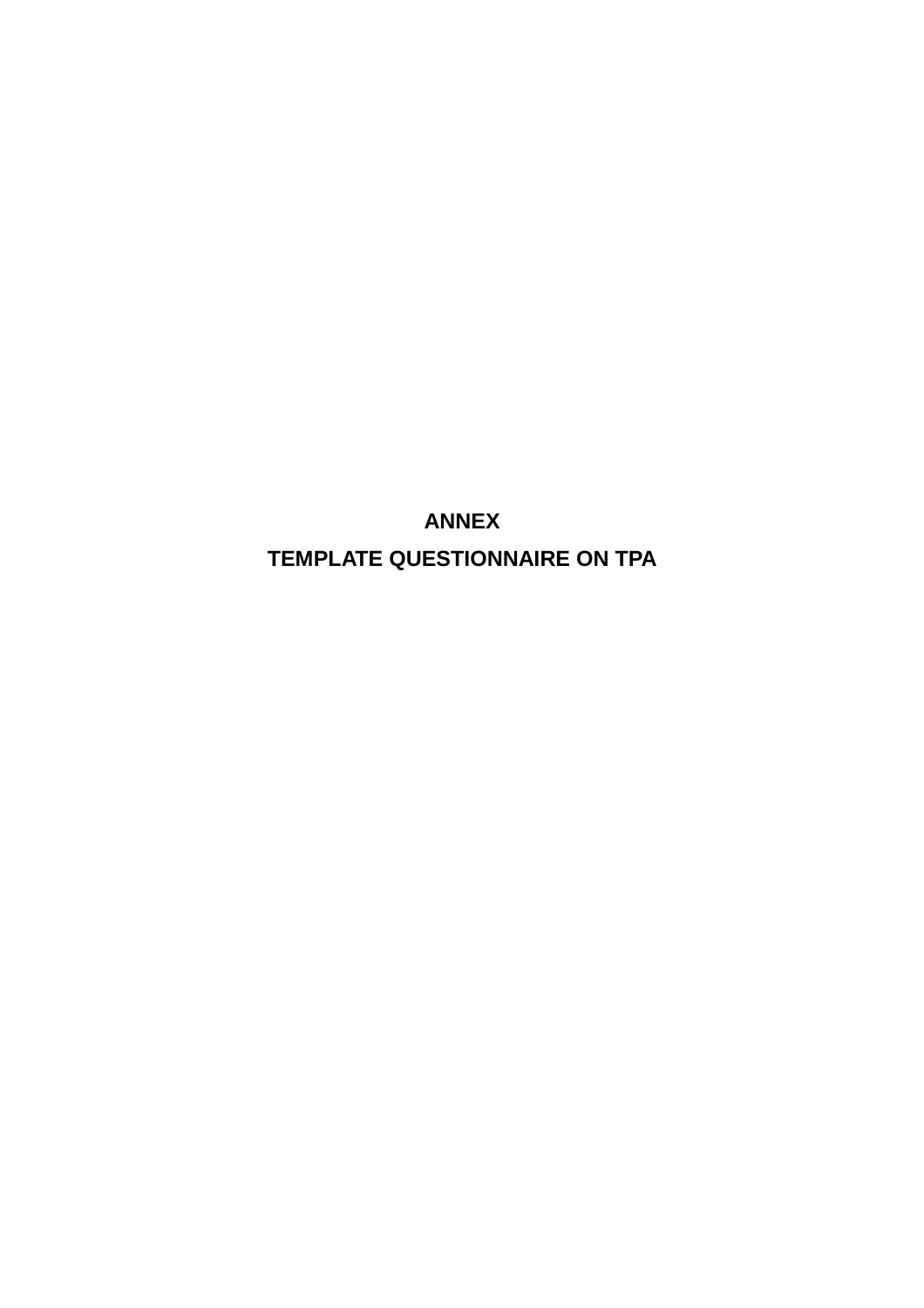## **1. Ownership of facilities**

- a) Describe the ownership status of the most important gas facilities: transmission networks, entry points, international interconnectors connected with the national transmission network, LNG and storage facilities.
- b) Identify whether all gas infrastructures in the country are subject to any, negotiated or regulated Third Party Access (TPA). If not, identify any infrastructure that is not subject to TPA. Please include the basis for any exclusion and describe the type and ownership of infrastructure not subject to TPA.

#### **2. Unbundling requirements**

- a) Describe the market activities as set forth in national legislation. Note whether such activities are unbundled and what kind of unbundling exists among them (account, legal, organizational, decision making or ownership unbundling). In particular, describe unbundling requirements of transmission and distribution companies, also specifying the legislation which introduced them.
- b) If no unbundling or only partial unbundling has occurred, please indicate any existing timetable for the introduction of stricter unbundling requirements.
- c) Describe any involvement of the regulator in the implementation of any unbundling underway or in setting guidelines for the unbundling process.

#### **3. Access to natural gas facilities**

- a) Please provide a brief summary of economic and technical rules and procedures for the access to natural gas infrastructures. In particular, describe the method of access (negotiated or regulated) to:
	- the transmission system, including transit pipelines;
	- LNG terminals:
	- storage facilities
- b) What bodies are responsible for the elaboration and approval (and amendment) of these rules? In particular, distinguish between roles and duties of regulators and TSOs (transmission system operators).
- c) Does national legislation provide the application of anti-hoarding arrangements (like use-it-orlose-it requirements)? Please, specify what mechanisms and who is responsible for applying them.
- d) Have the anti-hoarding mechanisms already been applied?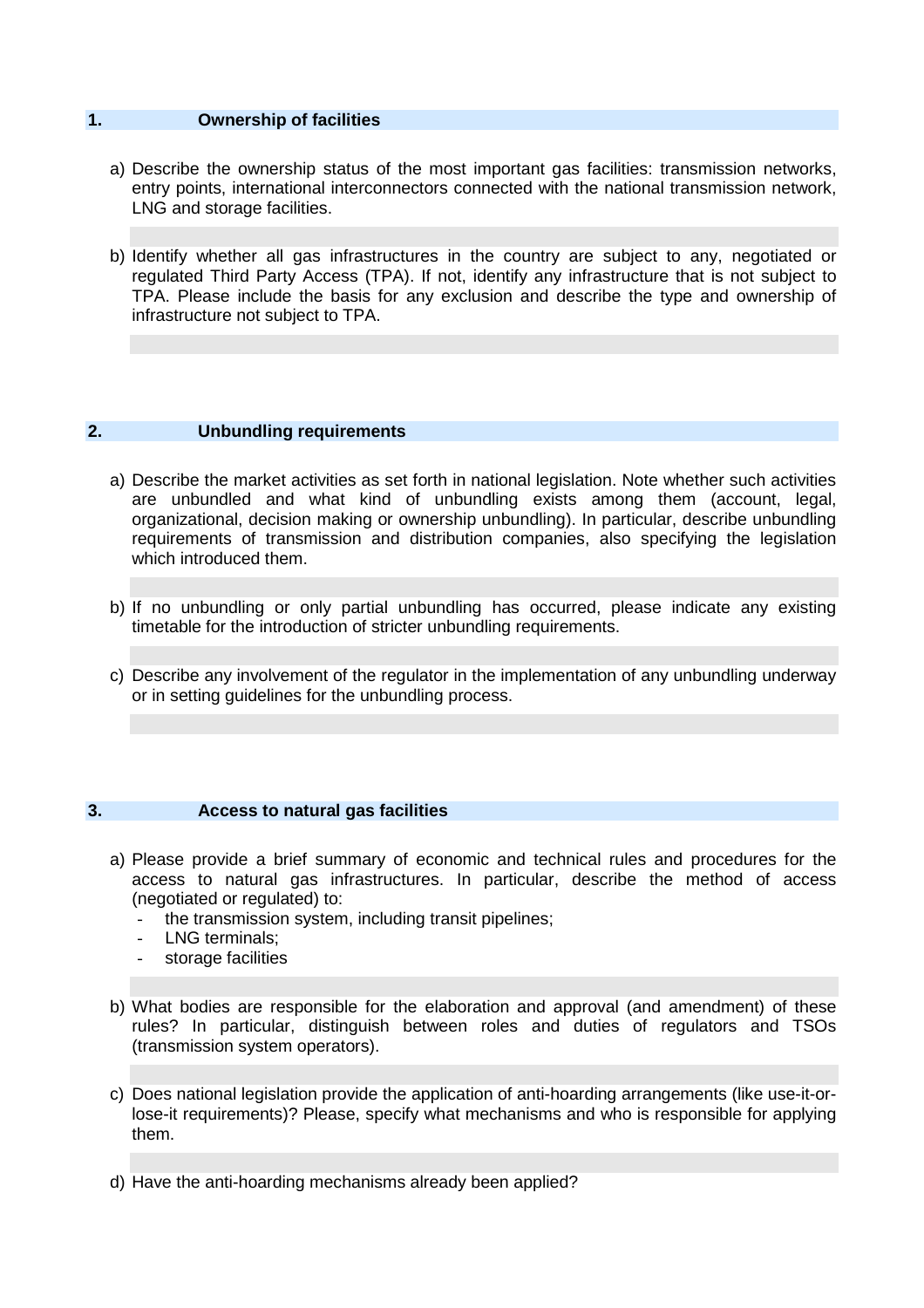## **4. Market opening (new question)**

- a) Which are the agents that can have access to each infrastructure, under the TPA regime?
- b) Please indicate whether all gas consumers are eligible for choosing supplier in your country. If not all consumers are, please specify the current consumption threshold for being eligible, and the relevant dates for reducing this threshold or extending eligibility to all customers.
- c) If TPA to gas infrastructures legally exists in your country, please clarify if there is also a real opening of the market in practical terms (no entry barriers, new entrants, etc.). Indicate number of new entrants and their market shares in the wholesale and retail markets.
- d) Which mechanisms are in place in order to promote market opening (gas release programs, swaps, short duration contracts, etc.).

## **5. TPA Tariffs**

- a) Identify the types/categories of TPA tariffs for all the activities as set forth in national legislation; also describe the methodology applied (identify whether distance-based, entryexit, zonal, postage stamp, other) as well as the legal basis for such methodology.
- b) Which body is responsible for the approval or determination of tariffs or tariff methodology?
- c) Which criteria are used to design tariffs?
- d) Which criteria are used to apply tariffs (pressure level of consumption, etc.)?
- e) What tariffs are being applied (please specify and link the corresponding regulation?

#### **6. Capacity allocation and congestion management**

Describe the method of capacity allocation and congestion management (first come first serve, Pro-Rata, combination of two, auctions, other) for transmission and distribution system, LNG, storage and the regulator's role.